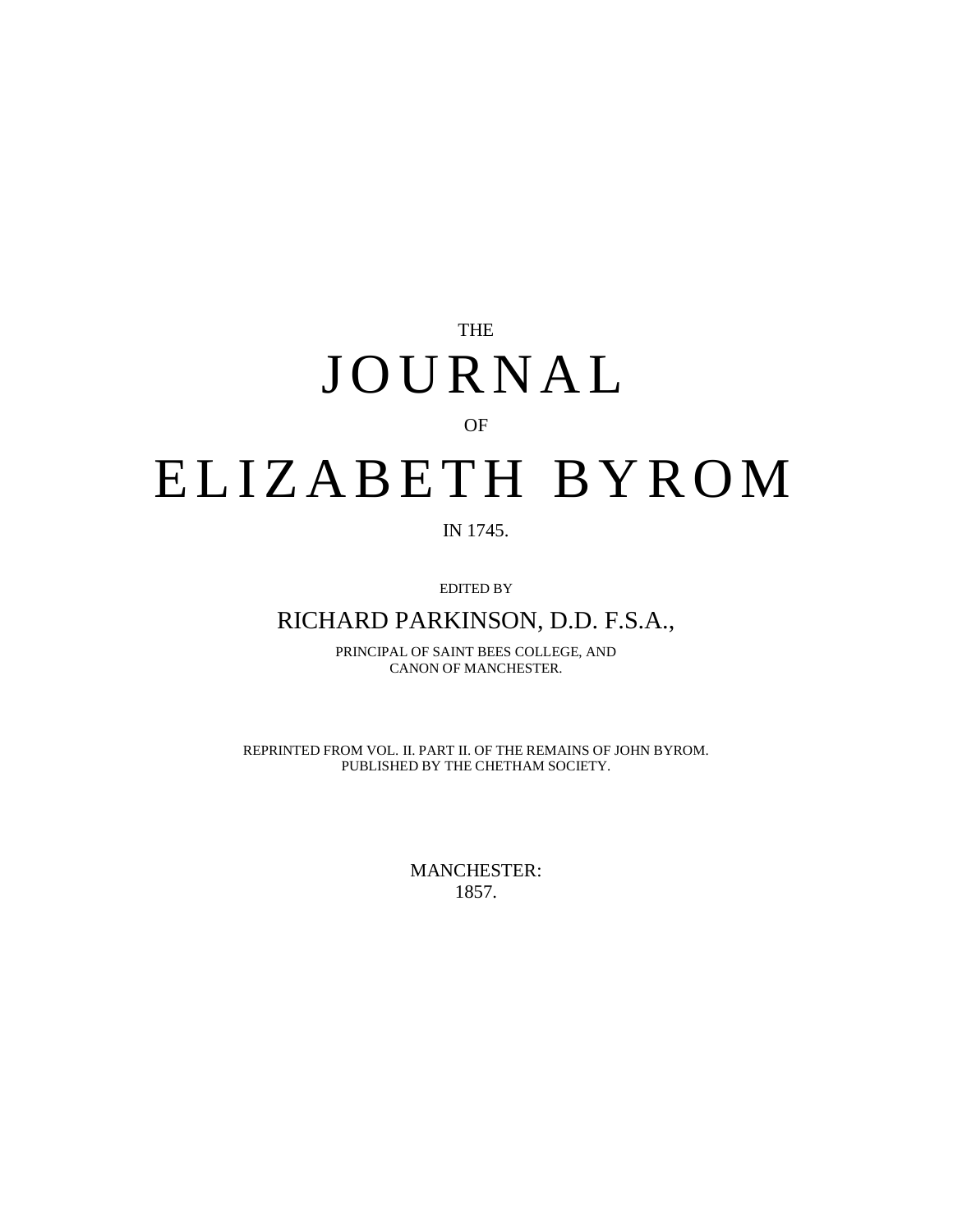*The following Journal, found amongst the Papers at Kersall Cell, was written by Elizabeth, eldest daughter of Dr. Byrom, born January 1st*  1721-2, *died at Kersall Cell, unmarried, December 2nd* 1801, *aged* 79.

*Of the present reprint the number has been limited to thirty copies.*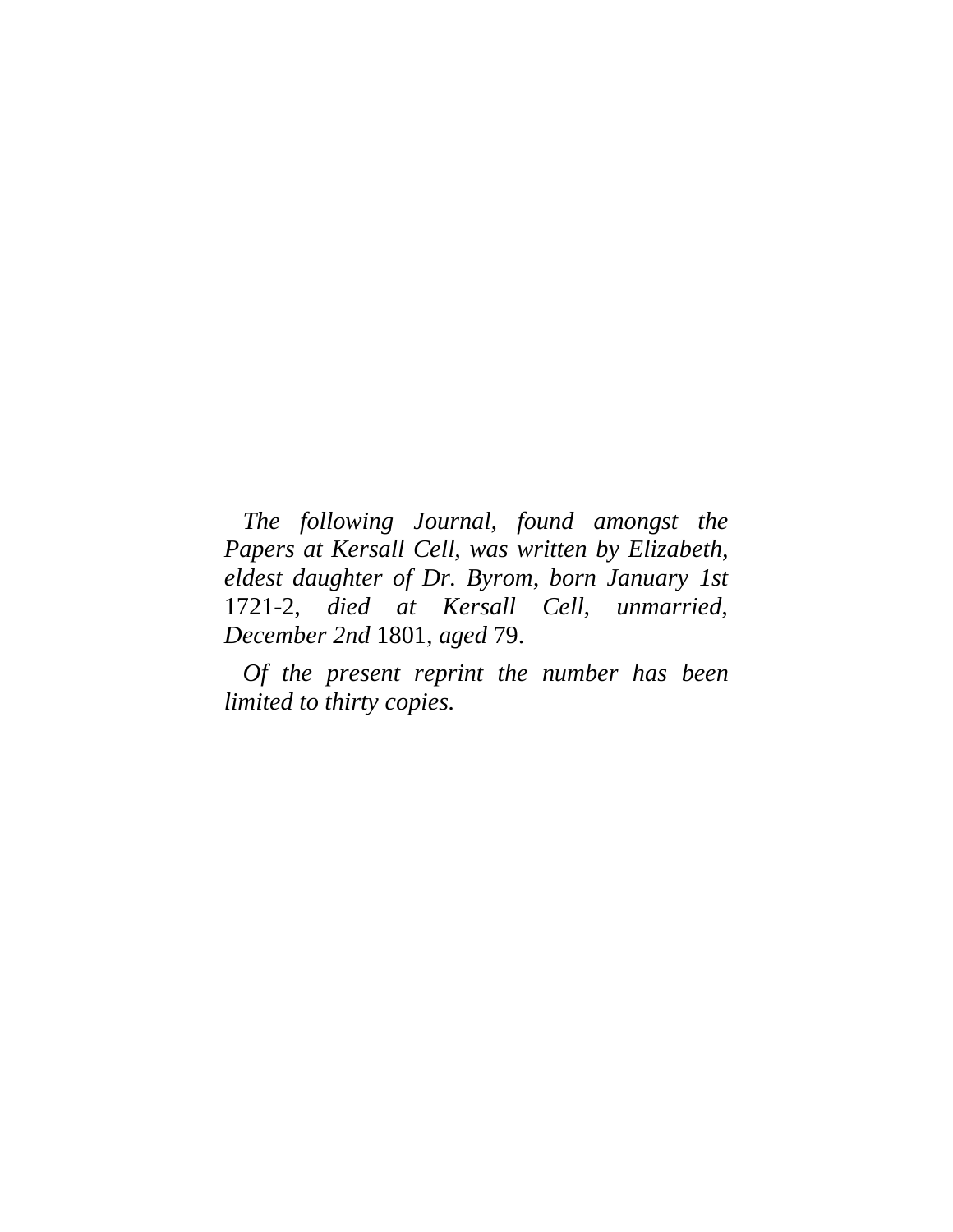# **ELIZABETH BYROM'S JOURNAL,**

## **I745**

August 14th: went with my brother to Preston; we went through Wigan and Chorley; went the next day to Kirkham, stayed there till the Tuesday following; on the Monday we went to Lytham and Blackpool, ten mile off Kirkham, for a ride by the sea side; and the next day went to Liverpool with Mrs. Roughsedge, $(^1)$  in the chair, dined at Ormschurch; on Friday rode to see Miss Greens $(^2)$  at Childa, $(^3)$  they were gone to Lord Mullinax's [Molyneux], so we rode round Childa hills, the pleasantest prospect I ever saw, and then rode to see Outon, Lady Molineaux  $s<sub>1</sub>(4)$  where my papa was a fortnight with Mr. Carryl. $(\frac{5}{2})$  On Monday the 16th of September my papa, mamma, brother and sister, came for me home; set out on Thursday to come home, lay that night at Byrom, came home next day, great talk of the Pretender coming.

Thursday [September] 26th: the gentlemen are gone to subscribe at Preston; news is come that the rebels have beat Sir John Cope on the 21st. The 8th of October, my uncle Houghton"s birthday, went to Baguley( ${}^{6}$ ) with cousin Brearcliffe, Mr. Cattell, Mr. Thyer, Mr. Greaves, Mr. Egerton, my papa and mamma, stayed two nights;

<sup>3</sup> Childwall.

 $\overline{a}$ 

<sup>&</sup>lt;sup>1</sup> Elizabeth, daughter of Mr. Hankinson of Kirkham, married Edward Roughsedge Esq. whose only son, the Rev. Robert Hankinson Roughsedge M.A., sometime Curate of Bury, was afterwards Rector of Liverpool, and ob. 1829. The Roughsedges were connected with the Byroms through the Allens of Redivales.

<sup>&</sup>lt;sup>2</sup> The daughters and coheiresses of Isaac Green, the wealthy Prescot Attorney, who had married the coheiress of the knightly family of Ireland of Hale. Of these ladies, Mary married Bamber Gascoigne Esq. M.P. (whose descendant and representative married in 1821 the Marquess of Salisbury, the owner, *jure uxoris,* of Childwall Castle), and Ireland married Thomas Blackburne of Orford Hall Esq. Sheriff of Lancashire in 1763.

<sup>&</sup>lt;sup>4</sup> Lady Molyneux was Mary, daughter of Francis Lord Brudenell, and the dowager of Richard fifth Viscount Maryborough, who ob. in 1738 without issue male. She appears to have lived at Hooton.

<sup>5</sup> Caryll, sixth Viscount Maryborough, ob. November 1745.

<sup>6</sup> Baguley in Cheshire was the seat of John Houghton Esq. who married first Mary, daughter of Joseph Byrom of Byrom and of the Cross (otherwise Hyde"s Cross) in Manchester Esq. by whom he had three daughters, who died unmarried. See Byrom pedigree.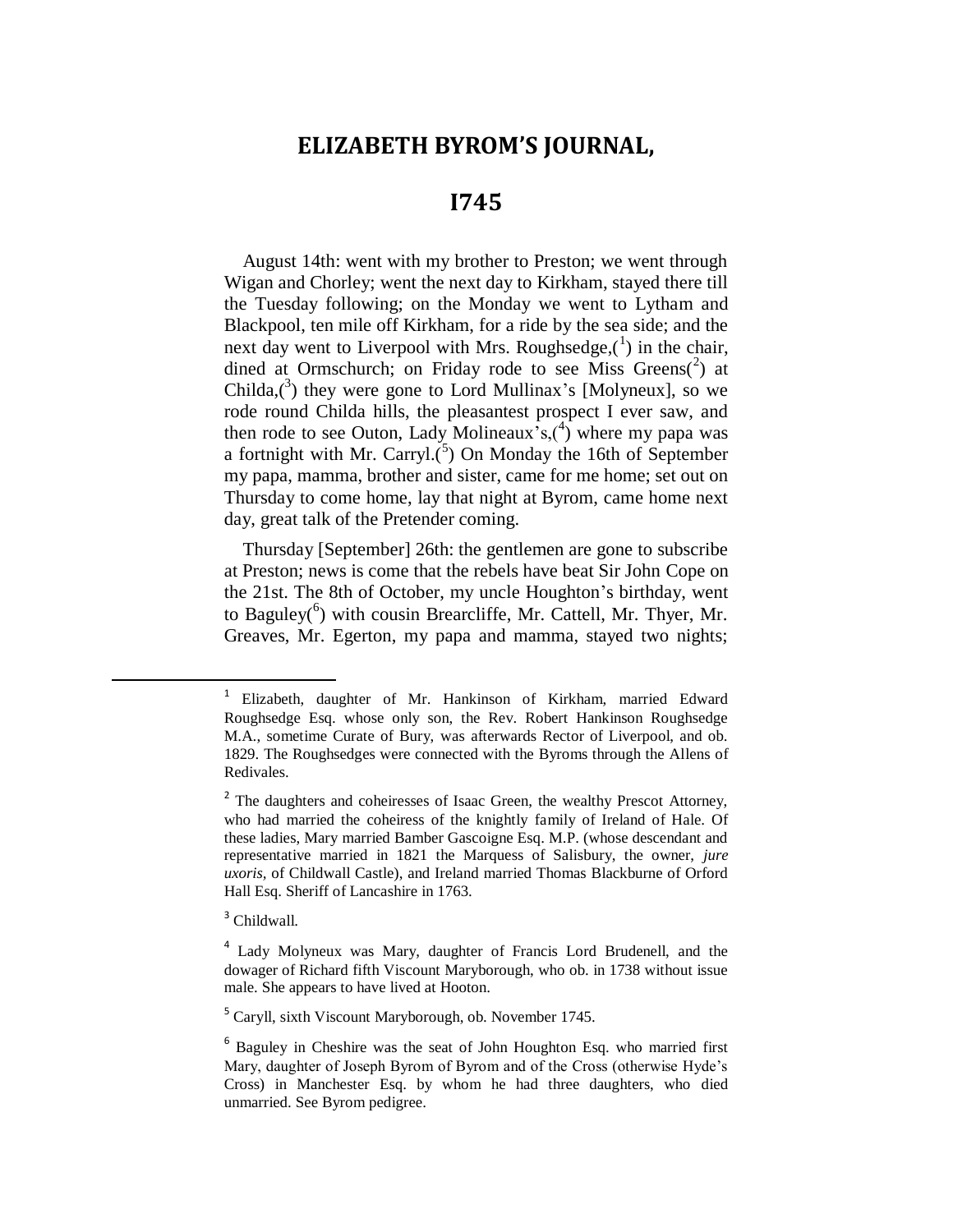everybody in hiding for fear of the rebels; two regiments gone through this town; Mr. Hoole,<sup>(1</sup>) Mr. Nichols,<sup>(2</sup>) Mr. Lewthwaite $(3)$  preached against rebellion, my papa and uncle Houghton wrote after the last, and he left off before he had half done, but they came again the Sunday after and wrote, but he had made his sermon over again. I bought a blue and white gown off Mr. Starkey, gave 12s. for it. The Presbyterians are sending everything that's valuable away, wives, children, and all, for fear of the rebels.

November 12th: yesterday was at the concert, but two Presbyterians; my uncle and aunt Houghton gone to Kilshaw $(4)$  to pay a visit; Dr. Mainwaring goes about frightening folks, viz. my uncle and aunt Ann; my papa is gone to Mr.Walley"s, he is constable( $5$ ); an express [has] come that the rebels are coming, and another that they are not, and so on. The  $14th$ ,  $(6)$  my Lord Derby is

 $\overline{a}$ 

14th November 1745. Tending Deputy Lieutenants all this day, three companies foot and one troop of horse militia came in, and to Cottrell and Ashton for errands, &c 00 . 04 . 03

15th. Tending Deputy Lieutenant all this day, two companies more of Blackburn militia came in 00.02.09

19th. Expenses this day, two companies more of militia came in 00 . 01 . 00

21st. Paid Ann Clegg for cockades for Manchester militia per receipt 00 . 04 . 00

25th. Paid bellman for crying against bedding being removed out 00. 01 . 00of town

<sup>&</sup>lt;sup>1</sup> Mr. Hoole the Rector of St. Ann's was strongly inclined to Nonjuring principles, although his Curates held opposite opinions. *Byrom,* voL i. part ii. p. 519, *Note.* He died suddenly six weeks from this date. His son Joseph Hoole was admitted on the foundation of Manchester School August 8th 1737.

<sup>&</sup>lt;sup>2</sup> The Rev. Benjamin Nichols M.A. Chaplain to the Earl of Uxbridge, and Assistant Curate of St. Ann"s, Manchester, published two sermons on the Rebellion in 1745 and 1746, which were extremely popular with the whig party.

<sup>&</sup>lt;sup>3</sup> The Rev. Thomas Lewthwaite was apparently also Assistant Curate of St. Ann"s, and may be the same person, or his father, who was the first Incumbent of Friarmere in Saddleworth in 1768. He was probably connected with the respectable family of Lewthwaite of Broad Gate in the county of Cumberland.

<sup>&</sup>lt;sup>4</sup> To Culcbeth Hall, the seat of Mr. Greaves, mentioned above.

<sup>&</sup>lt;sup>5</sup> The Constables for this year were Thomas Walley and William Fowden. The original Book of Accounts of the Constables of Manchester from 1743 to 1776, a very curious and interesting record, from which some extracts will be given, with another book which continues them to a subsequent period, is now in tho possession of the Fresident of the Chetham Society, having had a very narrow escape from the grocer"s hands before it was deposited in his collection.

<sup>6</sup>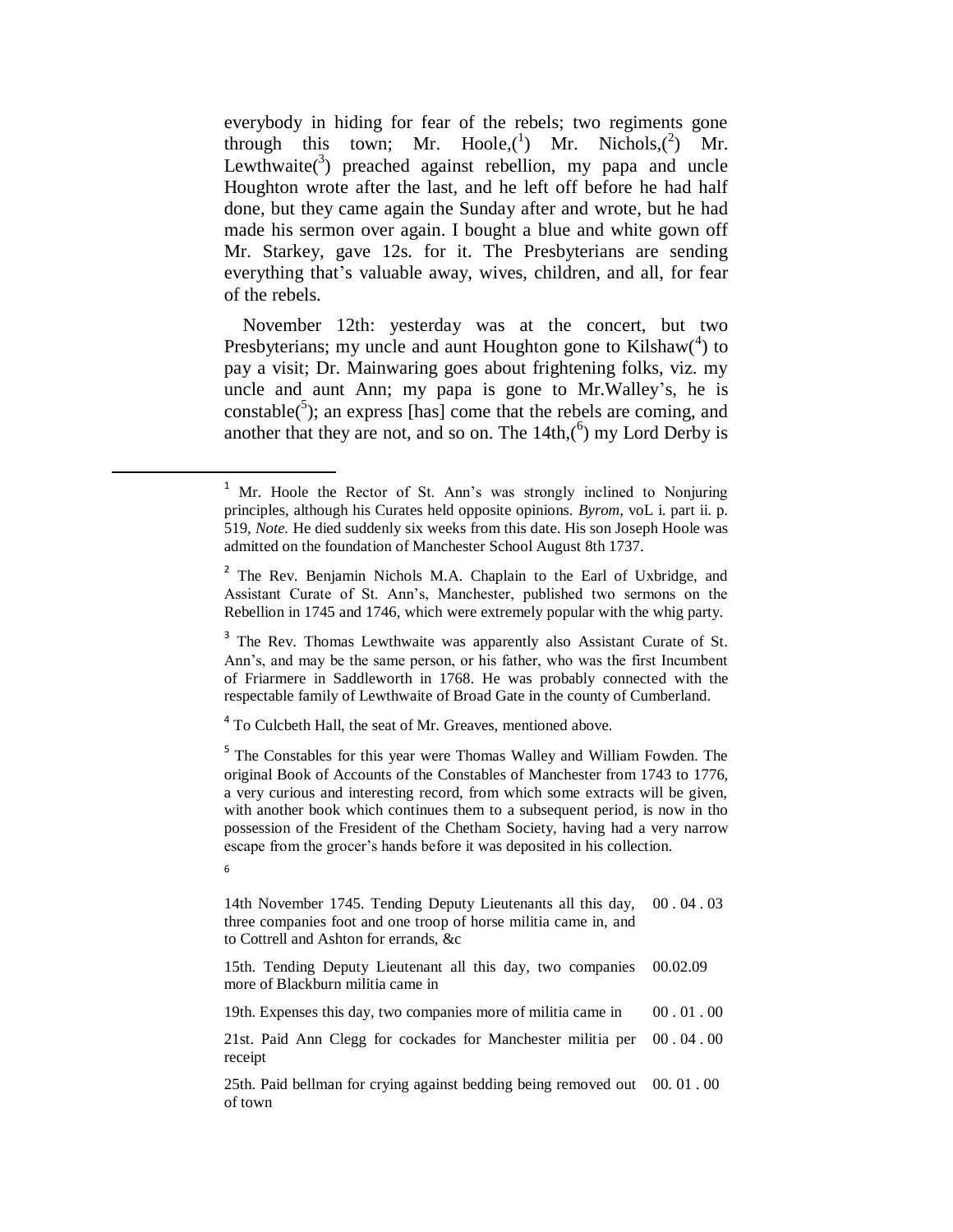come to town to have the militia put in readiness, they are all quartered in town. The 16th, an express is come to him that Carlisle is surrendered to the rebels, and the next day the Castle. General Wade is gone to the relief of it, but went but two days' march and turned again; they were two days without any provisions. Captain Barlow has writ a most dismal account of them, that they are so numbed with cold that their limbs mortify and they die very fast. The rebels are come forward, G[eneral] Wade is turned again to Newcastle.

November 25th: an express that they are at Lan[caster]; this day there are men pulling up Warrington bridge. A letter from Penrith says the rebels are but 7000 men, but other accounts say they are 25,000 or 30,000. D[orothy] Brearcliffe and I have been at Baguley to-day. My Lord Warrington( $\frac{1}{1}$ ) has sent 25,000 [ounces?] of plate away; they have set the House of Correction doors open here to save the P[rince] a labour.

26th: they are at Preston this morning, came in there at ten o"clock, behaved very civilly; everybody is going out of town and sending all their effects away, there is hardly any family left but ours and our kin; they have sent their shops and shut up shop, and all the warehouses in town almost are empty; to-night the bellman is going about to forbid anybody sending provision out of town, for a great many have to-day; Dr. Mainwaring( $^{2}$ ) says the rebels have done nothing but what a rabble without a head might have done. $(3)$ 

They have pulled up Stockport bridge and Barton bridge, and we expect every minute they will begin at Salford bridge (they have begun at Cross street), if they do, some folks say they will set the fire bells of ringing to raise a mob to stop them. Last Sunday Mr. Lewthwaite preached, and his text was, "He that has no sword, let him sell his garment and buy one;" about a fortnight since his text

26th. Repaid Mr. Walley sundry expenses at old Coffeehouse, 01 . 06 . 00 Bull"s Head, and Angel

26th. Repaid Mr. Fowden, do. at meetings to consider what was 01.06.00 best to be done

*Constables' Accounts*

<sup>1</sup> George Booth, second and last Earl of Warrington of that line, ob. 2nd August 1758, when his estates passed to his only child, Mary Countess of Stamford, whose son Henry was created in 1796 Earl of Warrington and Baron Delamere.

2 *Byrom,* vol. i. part i. p. 318, *Note* 3.

l

<sup>3</sup> Many details connected with Prince Charles's stay in Manchester will be found in Dr. Hibbert Ware"s *Foundation of Manchester,* vol. ii. pp. 97-112. Some anecdotes will also be met with in a small publication deserving of notice, the *Gorton Historical Hegister,* pp. 90-94.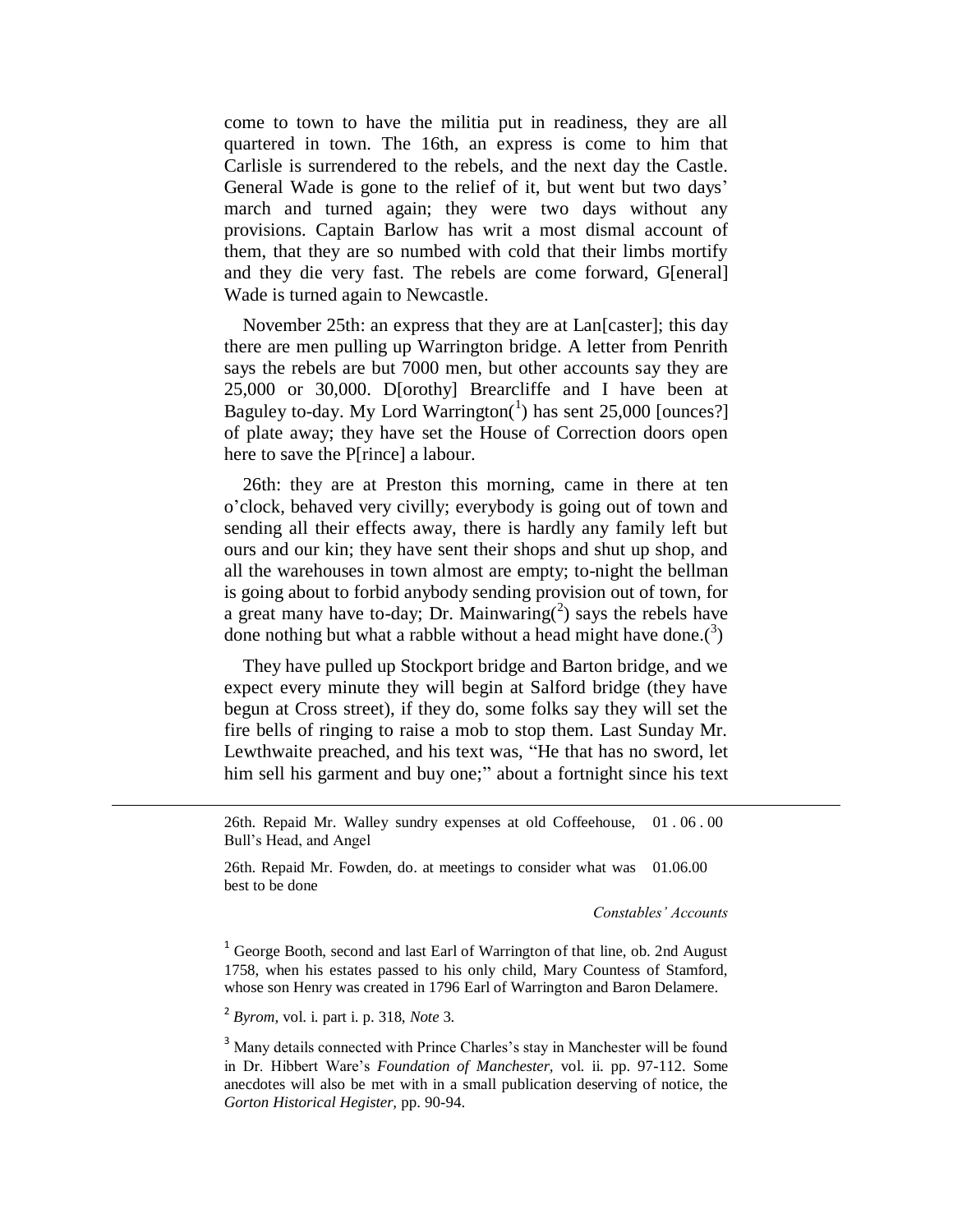was, "Is thy servant a dog that he should do this thing?*"* I have been laughing at him to-night about it. $(1)$ 

27th: the postmaster is gone to London to-day, we suppose to secure the money from falling into the hands of the rebels; we expect a party of them here to-morrow. The P[rince] lay at Lawyer Starkey's( $^{2}$ ) at Preston last night; he has marched from Carlisle on foot at the head of his army; he was dressed in a Scotch plaid, a blue silk waistcoat with silver lace, and a Scotch bonnet with J. R. on it.( $3$ ) My aunt Ann is gone to Dr. Dunster<sup>'s</sup>,( $4$ ) and Mrs. Mainwaring; Mr. Hoole is dead. To-night there's not above four women hardly left in the Square. Mr. H. Godhard is left in Mrs. Wilson's house; I just called there. Mr. W. Blackburn( $5$ ) and coz Wright drank tea here this afternoon.

Yesterday the militia was all discharged and sent home, but just in time before the Highlanders come,—well contrived.(<sup>6</sup>)

Thursday 28th: about three o"clock to-day came into town two men in Highland dress, and a woman behind one of them with a drum on her knee, $\binom{7}{1}$  and for all the loyal work that our

4 *Byrom,* vol. i. part ii. p. 537, *Note:*

 $\overline{a}$ 

<sup>5</sup> Fourth son of John Blackburne of Orford Esq. by his wife Catherine, daughter and coheiress of the Rev. William Assheton, Rector of Prestwich. He afterwards lived at Leeds. Through his mother"s family he was a relative of the Kersall Byroms.

<sup>6</sup> Well contrived indeed. It was just so at Carlisle. The country gentlemen were very valiant *before* the arrival of the rebels, but as soon as they heard of their approach they petitioned to be disbanded on the plea of fatigue; and disbanded they were, being clearly useless. See "Carlisle in 1745."

 $1$  Mr. Lewthwaite and that important functionary the bellman appear to have descanted on very different texts with equal facility.

<sup>&</sup>lt;sup>2</sup> Edmund Starkic Esq. son and heir of Nicholas Starkie, second son of John Starkie of Huntroyd Esq. He was a barrister at law of the Middle Temple, and represented Preston in parliament from 1754 to 1768. Dying unmarried at Richmond in Surrey, 12th August 1773, his property passed to his nephew Mr. Starkie of Huntroyd.

<sup>&</sup>lt;sup>3</sup> He is described on his entry into Manchester as attired in a light plaid and blue sash and as wearing a gray wig with a blue bonnet and a white rose in it. Many portraits of him, taken at this time, some of which are evidently copies, still remain in Manchester and the neighbourhood. The President of the Chetham Society has two which formed part of the household gods of two old ladies, who were determined Jacobites to their dying day.

<sup>&</sup>lt;sup>7</sup> Sergeant Dickson, a young Scotsman as brave and intrepid as a lion, along with bis mistress and a drummer, quitted Preston on the evening of the 27th and proceeded on foot to Manchester.—Chev. de Johnstone"s *Memoirs of the Rebellion,* p. 64.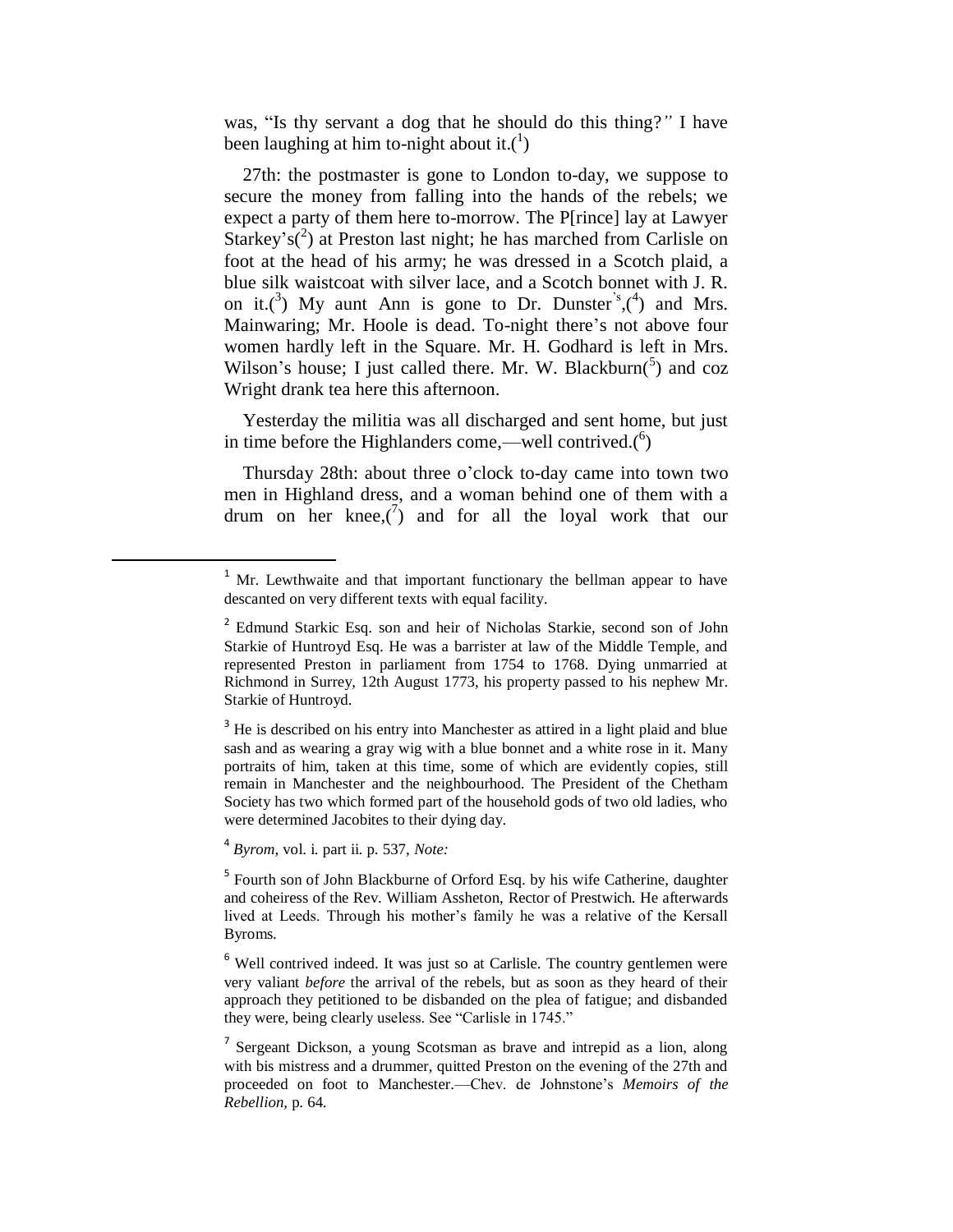Presbyterians have made, they took possession of the town as one may say, $({}^{1})$  for immediately after they were 'light they beat up for volunteers for P. C.:

"All gentlemen that have a mind to serve H[is] R[oyal] H[ighness] P[rince] C[harles] with a willing mind, &c, five guineas advance," and nobody offered to meddle with them. They were directly joined by Mr. J. Bradshaw(2) Tom Sydall,(1) Mr. Tom Deacon,(2)

l

<sup>2</sup> Mr. James Bradshaw is said to have been a barber, and is the "Ensign William" Bradshaw of Lancashire" mentioned in the *Gazette.* It is certain that he was descended from the Bradshaws of Darcy Lever, and it is probable that his father Jeremy Bradshaw was first cousin of John Bradshaw Esq. the High Sheriff in 1753. This young man was visited, when a prisoner in Newgate, by his sister Miss Bradshaw and by his cousin Mrs. Ann Townley (buried in the Derby Chapel in the Collegiate Church April 30th 1796, æt. 79), and was executed on Kennington Common November 28th 1746.—*Lanc. MSS.* vol. xxxi. p. 503. Of Mrs. Townley Dr. Ormerod has kindly supplied the editor with an anecdote, which is too interesting to be omitted. "I remember," says he, "Mrs. Townley on the verge of eighty, seated by her fireside in fatuous dotage, grasping, as an amulet or holy thing, a crown piece of James II. She only suffered it to be

<sup>&</sup>lt;sup>1</sup> "Manchester was taken by a serjeant, a drum, and a woman, who rode to the market cross on horses with hempen halters on, where they proclaimed their King, beat up for recruits, and in less than an hour listed about thirty."—Ray"s *History of the Rebellion,* (Manchester, 12mo,) p. 156. In Lord Mahon"s, now Earl Stanhope"s, History the two following letters of secret intelligence from Manchester to the Duke are given:—"The first is dated the 28th of November. "Just now are come in two of the Pretender"s men, a sergeant, a drummer, and a woman with them. I have seen them. The sergeant is a Scotchman, the drummer is a Halifax man, and they arc now going to beat up. These two men and the woman, without any others, came into the town amidst thousands of spectators. I doubt not but we shall have more to-night. They say we are to have the Pretender to-morrow. They are dressed in plaids and bonnets. The sergeant has a target!" The letter of next day (November 29) is as follows: —"The two Highlanders who came in yesterday and beat up for volunteers for him they called His Royal Highness Charles, Prince of Wales, offered five guineas advance; many took on; each received one shilling, to have the rest when the Prince came. They do not appear to be such terrible fellows as has been represented. Many of the foot are diminutive creatures, but many clever men among them. The guards and officers are all in a Highland dress, a long sword, and stuck with pistols; their horses all sizes and colours. The bellman went to order all persons charged with excise, and innkeepers, forthwith to appear, and bring their last acquittance, and as much ready cash as that contains, on pain of military execution. It is my opinion they will make all haste possible through Derbyshire, to evade fighting Ligonier. I do not see that we have any person in town to give intelligence to the King"s forces, as all our men of fashion are fled, and all officers under the government. A party came in at ten this morning, and have been examining the best houses, and fixed upon Mr. Dicconson's for the Prince"s quarters. Several thousands came in at two o"clock; they ordered the bells to ring; and the bellman has been ordering us to illuminate our houses tonight, which must be done. The Chevalier marched by my door in a Highland dress, on foot, at three o"clock, surrounded by a Highland guard; no music but a pair of bagpipes. Those that came in last night demanded quarters for 10,000 today.""—*History of England,* vol. iii. pp. 267-8, edit. 1853.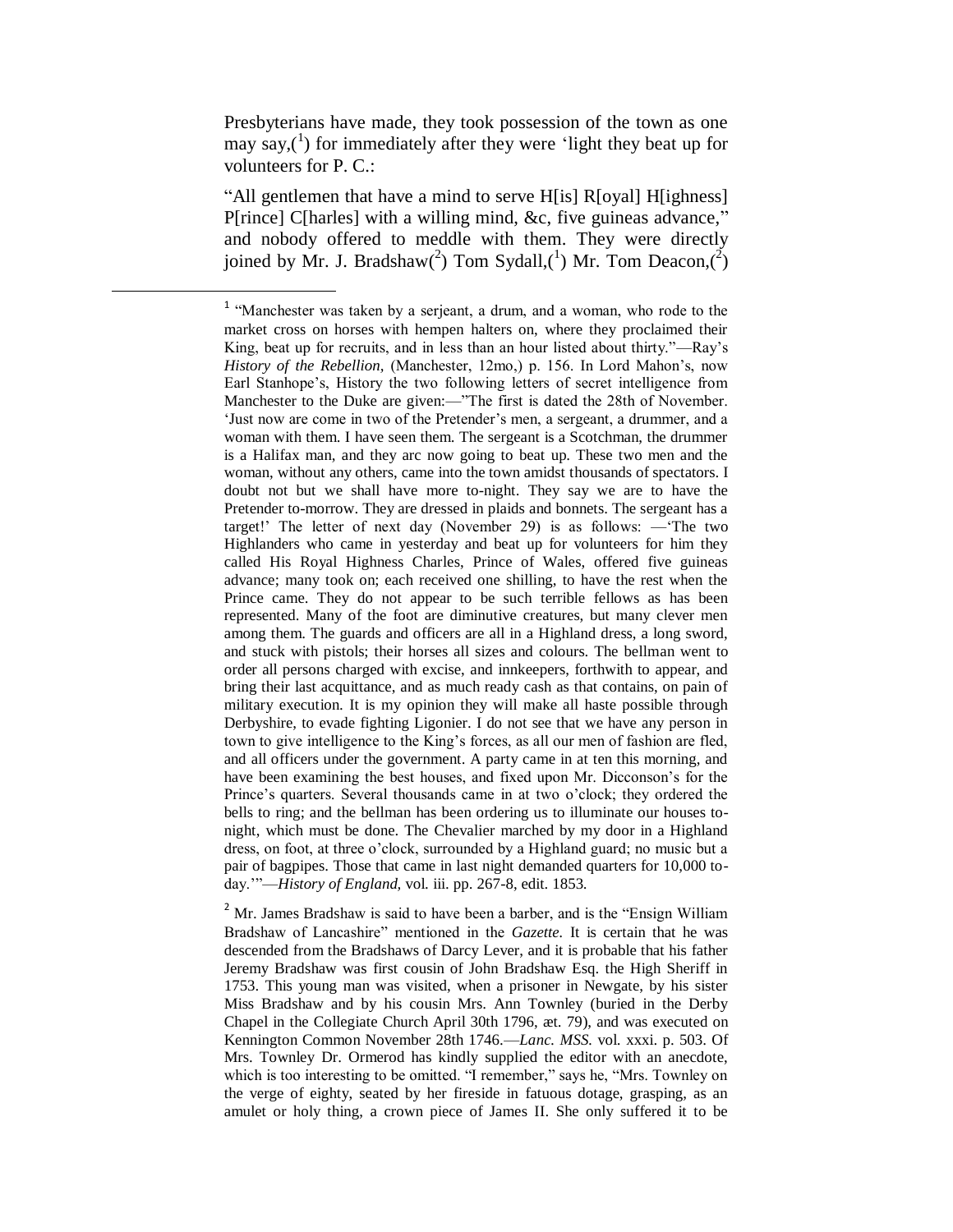Mr. Fletcher,  $(3)$  Tom Chaddock, $(4)$  and several others have listed, above eighty men by eight o"clock, when my papa came down to tell us there was a party of horse come in; he took care of me to the Cross, where I saw them all; it is a very fine moonlight night; Mr. Walley, Mr. Foden, and Deputy billeted them. They are my Lord Pitsligo  $s(5)$  Horse, and Hugh Sterling, that was 'prentice at Mr. Hibbert's, is with them, and the streets are exceeding quiet, there is not one person to be seen nor heard. One of the Highlanders that came to-day is a Yorkshireman, and is gone to-night to see his sister that lives at Sleat  $\text{Hall}({}^6)$ ; he took his drawn sword in his

removed when she was dressing, retaining habitually the deeply rooted political feeling which had survived all recollection of what it sprung from. This continued until her death, for she died grasping it. The improssion was worn from the coin, and a hardened furrow indented in the palm of her hand was cut deeply into by the nails of the curved fingers.

l

<sup>1</sup> Thomas Sydall's father took part in the rebellion of 1715, and was executed at Manchester in 1716. The son, who was a barber, shared the same hard fate in 1746, having been an "Adjutant" in the "Manchester Regiment."

2 Thomas Theodorus Deacon. *Byrom,* vol. ii. part i. p. 276, *Note* 2. The sad catastrophe which closed the career of the two last gallant and unfortunate recruits is noticed in the following entry in the accounts of the Constables of Manchester:—

1746. Sept. 18. Expenses tending the sheriff this morn, Syddal"s and Deacon's heads put up 00.01.06

<sup>3</sup> George Fletcher is styled "a checkman and linen draper" in Salford, was appointed a Captain in Colonel Towneley"s "Manchester Regiment," and was executed in 1746.

<sup>4</sup> In all the reports of the Rebellion this young man is called Chadwick, "a chandler's son," and "of Staffordshire," but this was doubtless his correct patronymic. He was appointed a Lieutenant, and paid, like his companions, the same penalty for his chivalrous devotion. It is noticeable that the young lady omits the names of her two relatives Captain James Dawson and Lieutenant John Beswicke, both of whom enlisted, were taken prisoners at Carlisle by the Duke of Cumberland, and executed on Kennington Common.

<sup>5</sup> Lord Pitsligo, who drew after him such a number of gentlemen (one hundred and fifty on horseback), had only a moderate fortune, says Mr. Home; but he was much beloved and greatly esteemed by his neighbours, who looked upon him as a man of excellent judgment and of a wary and cautious temper; so that when he, who was deemed so wise and prudent, declared his purpose of joining Charles, most of the gentlemen in that part of the country where he lived, who favoured the Pretender's cause, put themselves under his command, thinking that they could not follow a better or a safer guide than Lord Pitsligo. Dr. King says he was universally beloved, and persuaded himself that he had not an enemy in the world. He held the situation in the rebel army ascribed in *Waverley*  to the Baron of Bradwardine. The Barony of Forbes of Pitsligo, granted 1633, was forfeited in 1746.

 $6$  Slade Hall, generally called Slate Hall,  $3\frac{1}{2}$  miles south east of Manchester, has been in the possession of the Sydall family since the 19th Elizabeth (1576.) See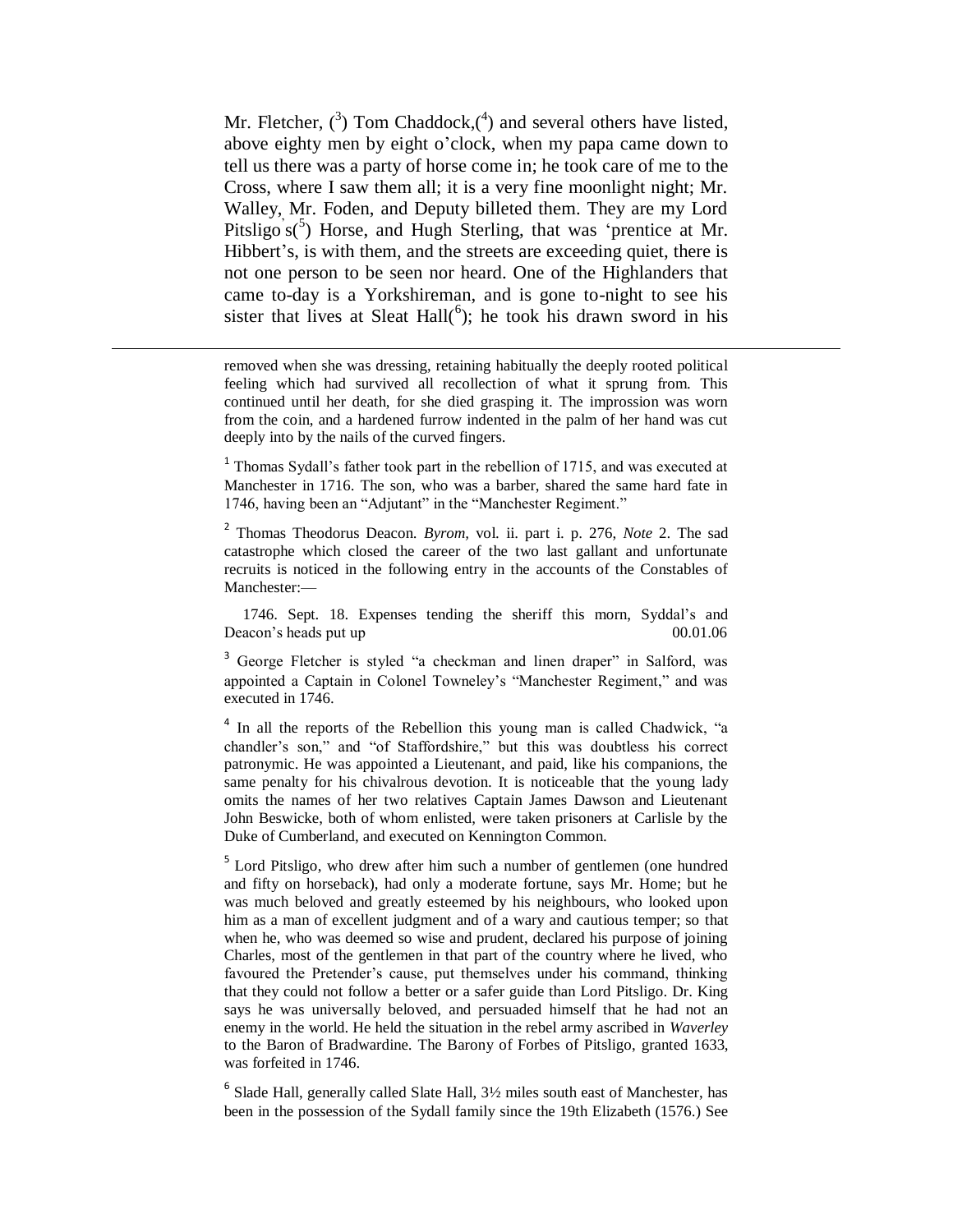hand and went by himself. My papa and my uncle are gone to consult with Mr. Croxton, Mr. Feilden, $(1)$  and othere, how to keep themselves out of any scrape, and yet behave civilly. All the justices fled and lawyers too but coz Clowes. $(^2)$ 

Friday 29th: they are beating up for the P<sub>ri</sub> eleven o'clock we went up to the Cross to see the rest come in; there came small parties of them till about three o"clock, when the P. and the main body of them came, I cannot guess how many. The P. went straight up to Mr. Dickenson's,(3) where he lodges, the Duke of Athol( $\frac{4}{1}$ ) at Mr. Marsden's, $(5)$  the Duke of Perth $(6)$  at Gartside's $(7)$  There came an officer up to us at Cross and gave us the manifesto and declarations; the bells they rung, and P. Cotterel made a bonfire, and all the town was illuminated, every house except Mr. Dickenson's, my papa, mamma and sister, and my uncle and I walked up and down to see it; about four o'clock the King was

*Notitia Cestriensis,* vol. ii. part i. p. 69, *Note* 15.

<sup>1</sup> John Feilden Esq. the Boroughreeve, 1745.

 $\overline{a}$ 

<sup>2</sup> Joseph Clowes Esq. father of the lato venerable Rector of St. John's in Manchester. He has frequently occurred in the early part of Byrom"s *Remaim.*

<sup>3</sup> John Dickenson of Market Street Lane Esq. whose house, from the circumstance here named, was called "The Palace" until it was pulled down a few years ago. He also was the owner of Birch Hall.

4 James, second Duke of Atholl, K.T., Colonel of the 3rd Foot Guards, ob. 1764 without issue male, and his only surviving daughter married her cousin, who succeeded to the Dukedom.

<sup>5</sup> James, son and heir of Thomas Marsden of Market Street, Manchester (where he had a fine house and gardens, which appear on the old map of Manchester in the first half of the last century), by his wife, Miss Lever of Little Lever. Mr. James Marsden was buried at St. Ann"s in Manchester, but his ancestors lie buried in the chancel of Bolton Church. His daughter married Henshaw Thorneycroft of Thorneycroft in the county of Chester Esq.

6 James Lord Drummond, third Duke of Perth, was the only friend of the Prince who seconded this rash view of repairing to Scotland in 1745, and though brave even to excess, every way honourable, and possessed of a mild and gentle disposition, the Duke was of very limited abilities, and interfered with nothing.—Johnstone"s *Mem.* Introduction, pp. xxxiv., liii. The Duke was wounded at Culloden, and died unmarried whilst on his passage to France 13th May 1746. He was attainted along with his brother Lord John Drummond, nor was the act reversed until 1785; and on the 28th June 1853, the Queen specially commanded the restoration of the Earldom of Perth (1605) and other ancient titles to George Drummond Duke of Mclfort in the peerage of France, the present representative of this ancient and distinguished family.

<sup>7</sup> Robert Gartside Esq., who married in 1740 Alice, daughter of Samuel Hamer of Hamer near Rochdale Esq. by whom sho had a son and heir, John Gartside Esq. She afterwards married Robert Hyde of Ardwick Esq. and was living his widow in 1783.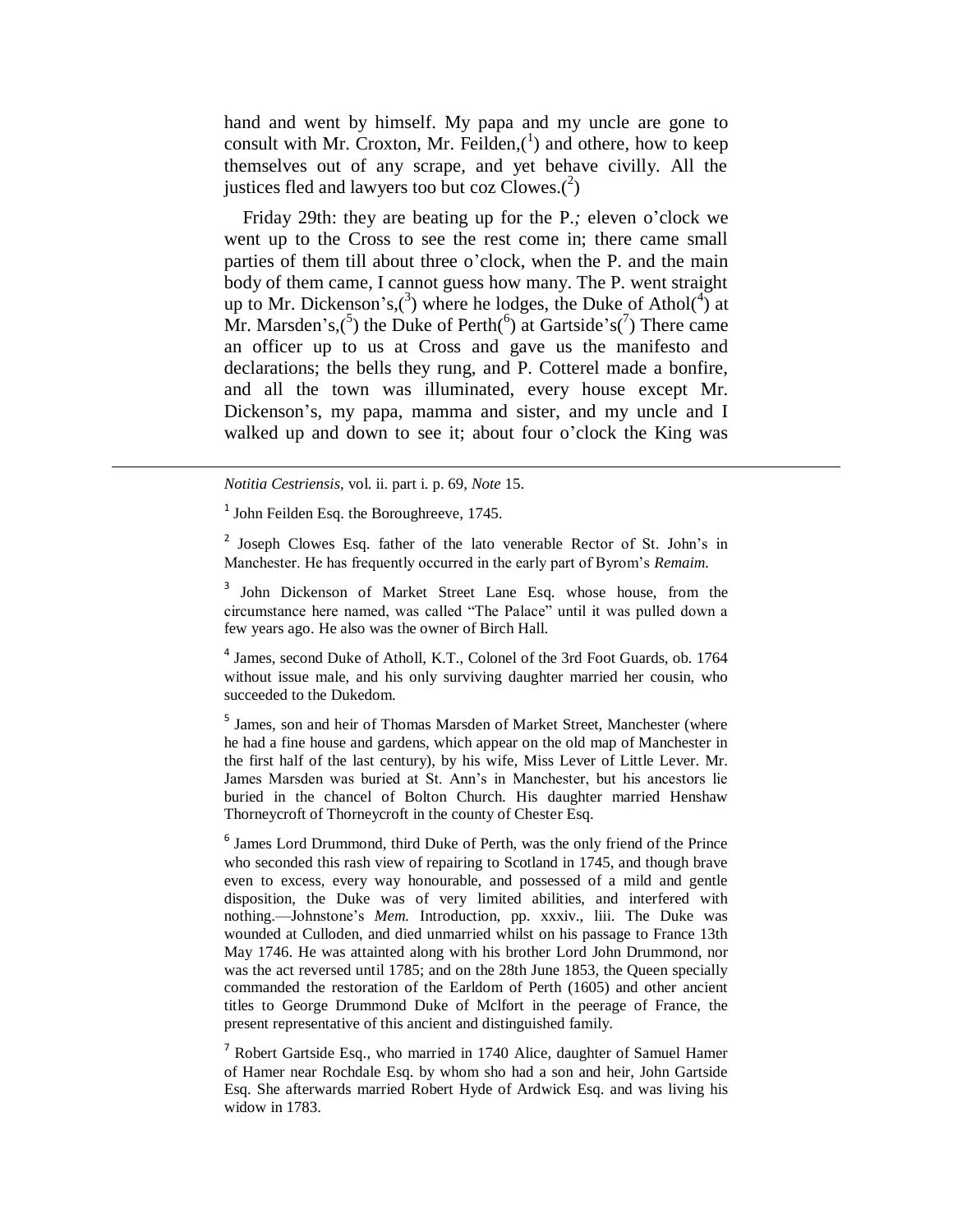proclaimed, the mob shouted very cleverly, and then we went up to see my aunt Brearcliffe and stayed till eleven o'clock making St. Andrew's crosses for them; we sat up making till two o'clock. Miss Vigor lies here.

Saturday 30th: St. Andrew's day; more crosses making till twelve o'clock; then I dressed me up in my white  $gown<sup>{1}</sup>$  and went up to my aunt Brearcliffe's, and an officer called on us to go see the Prince, we went to Mr. Fletcher's and saw him get ahorseback, and a noble sight it is, I would not have missed it for a great deal of money; his horse had stood an hour in the court without stirring, and as soon as he gat on he began a-dancing and capering as if he was proud of the burden, and when he rid out of the court he was received with as much joy and shouting almost as if he had been king without any dispute, indeed I think scarce anybody that saw him could dispute it.<sup>(2)</sup> As soon as he was gone the officer and us went to prayers at the old church at two o'clock by their orders, or else there has been none since they came. Mr. Shrigley( $3$ ) read prayers, he prayed for the King and the Prince of Wales and named no names. Then we all called at our house and eat a queen cake, and a glass of wine, for we gat no dinner; then the officer went with us all to the Camp Field to see the artillery( $\rm ^4$ ); called at my uncle's and then went up to Mr. Fletcher's, stayed there till the Prince was at supper, then the officer introduced us into the room, stayed a while and then went into the great parlour where the officers were dining, sat by Mrs. Stark[ey]; they were all exceeding civil and almost made us fuddled with drinking the P.

 $\overline{a}$ 

30th. Paid sundry labourers forced by the rebels to Crosford Bridge;01.02.06

*Const. Accounts.*

 $1$  It is quite clear that this young lady was a sad Jacobite.

<sup>&</sup>lt;sup>2</sup> How delightful is the fair diarist's unsophisticated enthusiasm! If the Lancashire witches could have carried the day for Prince Charles, his success would indeed have been certain.

<sup>&</sup>lt;sup>3</sup> Byrom, vol. i. part i. p. 78, *Note*. This is said by Dr. Hibbert Ware to have been done by Mr. Clayton, vol. ii. p. 94.

 $4$  30th. Paid sundry labourers forced by the rebels into their artillery park 01 .03 .02

Prince Charles"s proclamation to the inhabitants of Manchester may here be given:—"Manchester, Nov. 30, 1745. His Royal Highness being informed that several bridges had been pulled down in this county, he has given orders to repair them forthwith, particularly that at Crossford, which is to be done this night by his own troops, though his Royal Highness does not propose to make use of it for his own army, but believes it will be of service to the country; and if any forces that were with General Wade be coming this road, they may have the benefit of it! C. P. R."—Chambers"s *History,* vol. i. p. 271.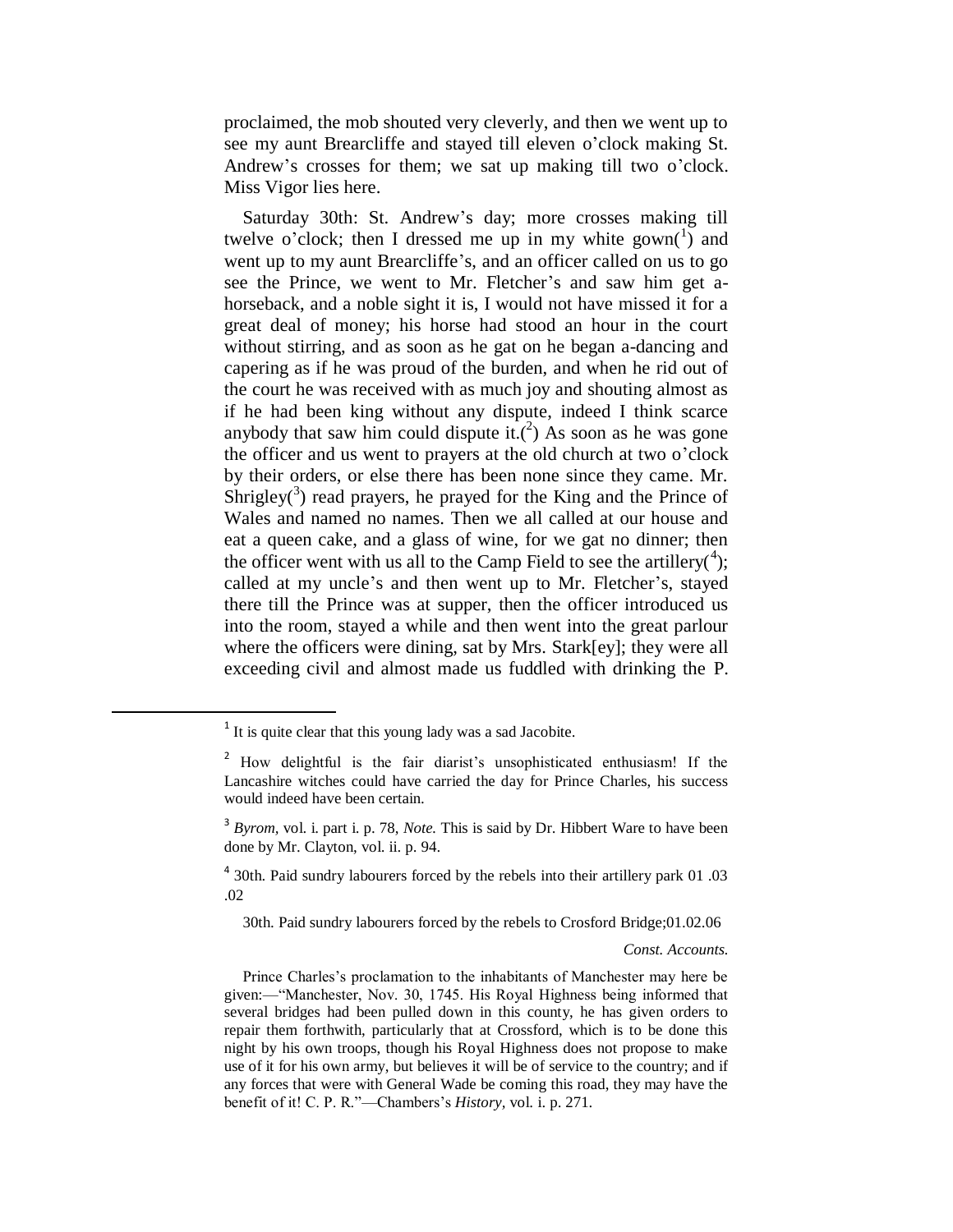health, for we had had no dinner; we sat there till Secretary Murray  $(1)$  came to let us know that the P. was at leisure and had done supper, so we were all introduced and had the honour to kiss his hand; my papa was fetched prisoner to do the same, as was Dr. Deacon( $2$ ); Mr. Cattell and Mr. Clayton did it without; the latter said grace for him; then we went out and drank his health in the other room, and so to Mr. Fletcher"s, where my mamma waited for us (my uncle was gone to pay his land-tax), and then went home.

December 1st: about six o"clock the P. and the foot set out, went up Market Street Lane and over Cheadle ford $(3)$ ; the horse was

 $\overline{a}$ 

<sup>&</sup>lt;sup>1</sup> Lord George Murray was son of John Duke of Atholl, and brother of William Marquess of Tullibardin who had been attainted in 1715, and, being in the rebellion of 1743, was imprisoned and died in the Tower unmarried. Lord George became Lieutenant General of the Pretender's army in 1745, formed the plans of the battles and directed all the military movements which were attended with success. It is well known that whenever the Prince interfered he did mischief, and had he allowed Lord George to conduct the expedition the result would have been very different. Lord George was attainted and escaped to Holland, where he died in 1760. His son became the third Duke of Atholl. [Secretary Murray was Murray of Broughton and not Lord George].

<sup>&</sup>lt;sup>2</sup> An artist, especially if he had any portion of ancient enthusiasm in his composition, need seek for no better subject for a grand Historical Picture than the group here assembled. It happens, too, that portraits exist of most of the parties. The Prince, Byrom, Deacon, Cattell, Clayton, and Beppy herself, (how lovely she must have looked in her white dress, and her St. Andrew"s cross!) are all in existence, delineated to the life, in Kersall Cell. One sees the sharp eye of Deacon, and the tall benignant form of Byrom pouring secret but hearty blessings on the head of the young Adventurer. Has Manchester no artist that will try, for once, to be original?

<sup>&</sup>lt;sup>3</sup> It was here that the striking incident occurred which Earl Stanhope has narrated so well from the relation of the late Lord Keith:—"On the opposite bank of the Mersey, Charles found a few of the Cheshire gentry drawn up ready to welcome him, and amongst them Mrs. Skyring, a lady in extreme old age. As a child, she had been lifted up in her mother"s arms to view the happy landing at Dover of Charles the Second. Her father, an old cavalier, had afterwards to undergo, not merely neglect, but oppression, from that thankless monarch; still, however, he and his wife continued devoted to the Royal cause, and their daughter grew up as devoted as they. After the expulsion of the Stuarts, all her thoughts, her hopes, her prayers, were directed to another Restoration. Ever afterwards she had with rigid punctuality laid aside one half of her yearly income to remit for the exiled family abroad; concealing only the name of the giver, which, she said, was of no importance to them, and might give them pain if they remembered the unkind treatment she had formerly received: she had now parted with her jewels, her plate, and every little article of value she possessed; the price of which, in a purse, she laid at the feet of Prince Charles, while, straining her dim eyes to gaze on his features, and pressing his hand to her shrivelled lips, she exclaimed with affectionate rapture, in the words of Simeon, "Lord! now lettest thou thy servant depart in peace!" It is added that she did not survive the shock when, a few days afterwards, she was told of the retreat. Such, even when misdirected in its object, or exaggerated in its force, was the old spirit of loyalty in England!"—*History of England,* vol. iii. pp. 269-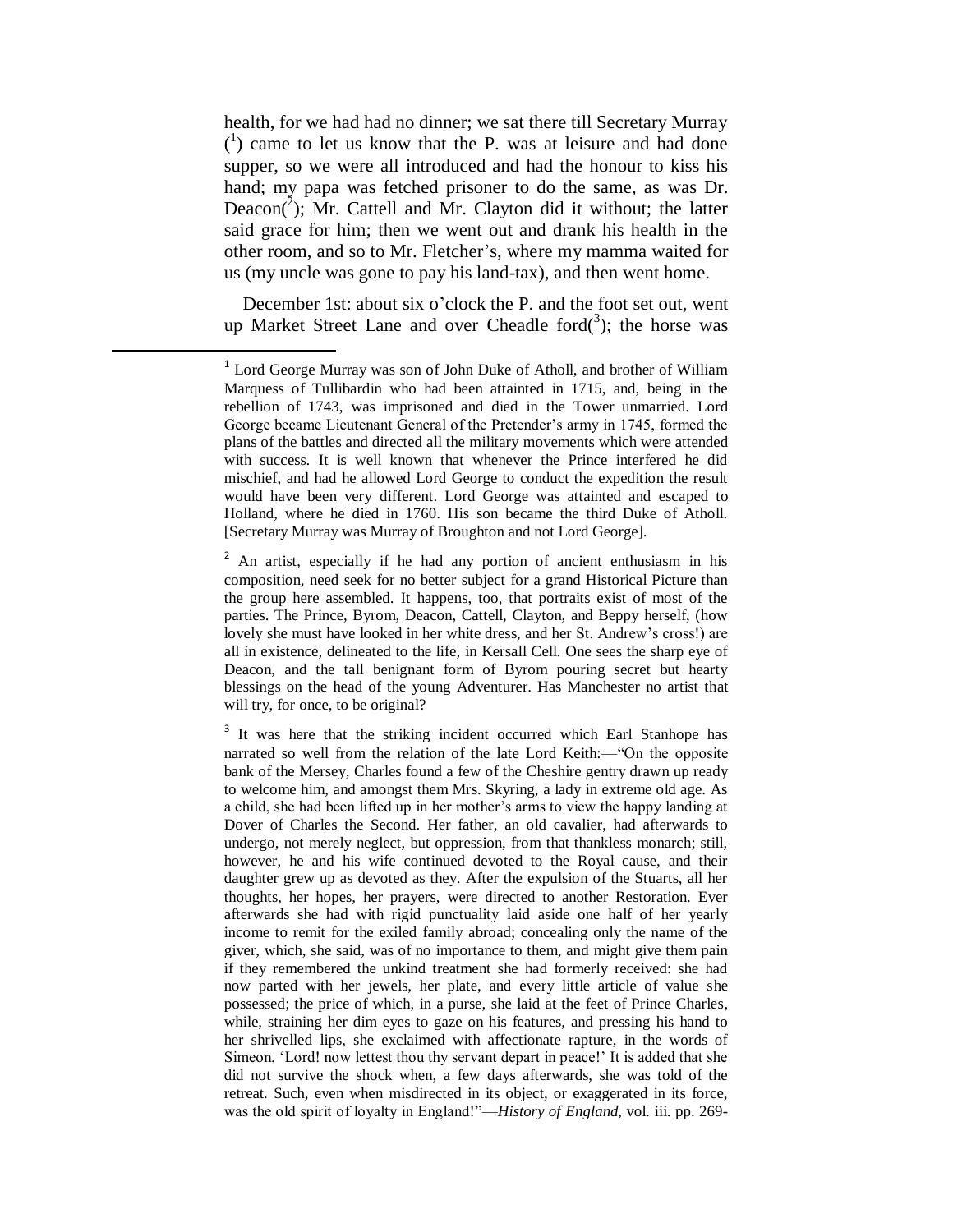gathering together all forenoon; we went up to the Cross to see them, and then to Mr. Starkey"s, they were all drawn up in the Square and went off in companies, Lord Elcho's(1) horse went past Baguley. We have no service in the church to-day, for they keep going out all day. My uncle dined with us. About four o"clock aunt Phebe came down ill frighted and said that they were coming again, for that the King"s forces had met them; it proved only a party of them was come back for some of the subscription money. Four men called from Baguley, they say the P. is not gone past there; I writ to tell "em we were all alive and well. Mr. Lewthwaite supped with us; he has been with Sir William Dunbar, who gives him the finest character of the P., that he's almost in love with him; he says when they were about to take the Castle of Edinburgh there came an order from King George to the government to fire the town, upon which the P. ordered his men to desist and said he would not have the town destroyed. Sir William said to his men, "Faith, lads, this is Solomon"s decision; ye may see who"s the mother of the child."

Sunday: this morning, although Sunday, the drums beat up for volunteers for his M. K. J. My aunt Brearcliffe, my aunt Betty, nor us have had any to lodge, and my uncle had but two by chance, because of the artillery being there.

Monday  $2nd(^2)$ : prayers as usual; a Presbyterian has taken up a poor Highlander that was left. My uncle Houghton is come to see us; he has got Mr. Tatton and Mr. Oldfield $(3)$  at his house to stay a

 $\overline{a}$ 

<sup>2</sup> Decr. 2. To John Shaw [no doubt the Manchester publican of famous memory] for going to Leeds, Bradford, *&c,* with an express to inform General Wade of the time the rebels left this place, their number, &c 01.11.06

Paid Isaac Grantham for horse-hire and sons riding with several expresses 00.08.00

*Const. Accounts.*

<sup>70,</sup> edit. 1853.

<sup>&</sup>lt;sup>1</sup> David Lord Elcho was eldest son of James fourth Earl of Wemyss. After the battle of Culloden he fled into France, and being attainted, did not succeed to the honours on the death of his father in 1756; but at his death without issue in 1787, they were revived and inherited by his brother Francis, ancestor of the present and eighth Earl.

 $3$  Humphrey Oldfield Esq. son of Mr. Oldfield by his wife —, the sister and heiress of Humphrey Booth of Salford (ob. s.p. 1695), and granddaughter of Humphrey Booth, merchant, who married Ann, daughter of Oswald Mosley of Ancoats Esq., nephew of Sir Nicholas Mosley. This lady in her widowhood married the Rev. Thomas Case M.A. one of the Assembly of Divines. The individual mentioned in the text married Elizabeth, younger daughter of Captain John Wagstaff of Manchester (ob. 1712) by his wife Silence (ob. 1723), daughter of the Rev. Charles Beswicke M.A. Rector of Radcliffe. All these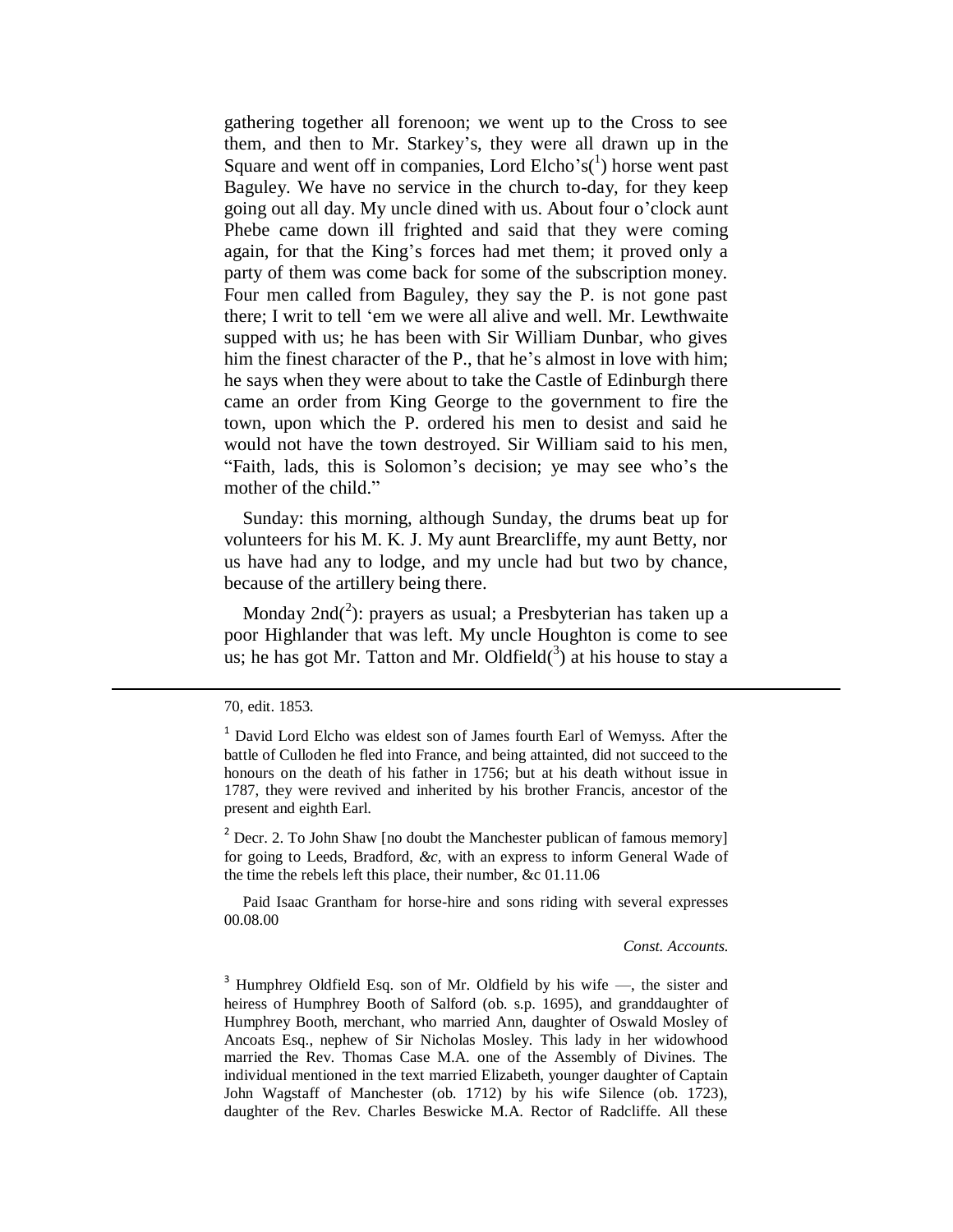week or so, because they had a mind to be altogether. Mr. Cattell and aunt Brearcliffe drank tea here. The north post is come in, and the boy told it as he came up that G[eneral or Marshal] Wade was at Rochdale, which gathered a mob together, and by degrees they increased till they were got a little frightful, and went up and down town shouting and threatening to pull down the houses of them that are gone with them; papa went amongst them and several gentlemen, but they have broke Dr. Deacon"s lamp and windows. $(^{1})$  The next night a great many gentlemen met, and are to walk the streets to keep quiet, and so for six nights together.

Saturday 7th( $2$ ): great talk of the Highlanders coming again; a man come from Leek says they are come in there; been to see my aunt Ann, she is come home about eleven o"clock; a great hurry, they say there"s one come into town, they ran after him, have got his horse but he has got away; they are for raising a mob to stop them, they are ringing the fire bell as hard as they can, great hurries( $3$ ) in the street.

Sunday 8th: our folks gone to church, but I am going to my aunt Ann, she is ill, keeps her bed; the bellman is going by order of Dr. Mainwaring and Justice Bradshaw, $(1)$  "This is to give notice to all the inhabitants of this town that they are desired to rise and arm themselves with guns, swords, pickaxes, shovels, or any other weapons they can get, and go stop all the ends of the town to prevent the rebels from coming in for two hours, and the King"s forces will be up with them," and I met the Dr. on horseback in the midst of the mob encouraging them much and promising them to send all the country in as he went (for he ran his way as soon as he had done), and accordingly he did, for all the country folks came armed with scythes, sickles, &c. of the ends of mop sticks, and all other kind of weapons and made a very great hurry all day. Mr.

names (with one exception) recal to mind the great benefactors of Manchester and Salford.

<sup>1</sup> The Doctor's house was in Fennel Street, adjoining the inn now known as "the Dog and Partridge."

<sup>2</sup> 7th. Paid Mr. Smith sundry charges of pulling up Crosford bridge to retard the retreat of the rebels, per order of Jas. Chetham Esq 01.14.00

To Timo. Eaton for horse and himself going towards Macclesfield, &c., to reconnoitre the rebels on their retreat 00.04.00

*Const. Accounts.*

<sup>3</sup> Commotions.

 $\overline{a}$ 

<sup>4</sup> Mr. Bradshaw's Manchester house was in Shudehill, near Bradshaw-Gates. He appears to have resided little at Darcy Lever. *Byrom,* vol. i. part ii. p. 325, *Note*  1.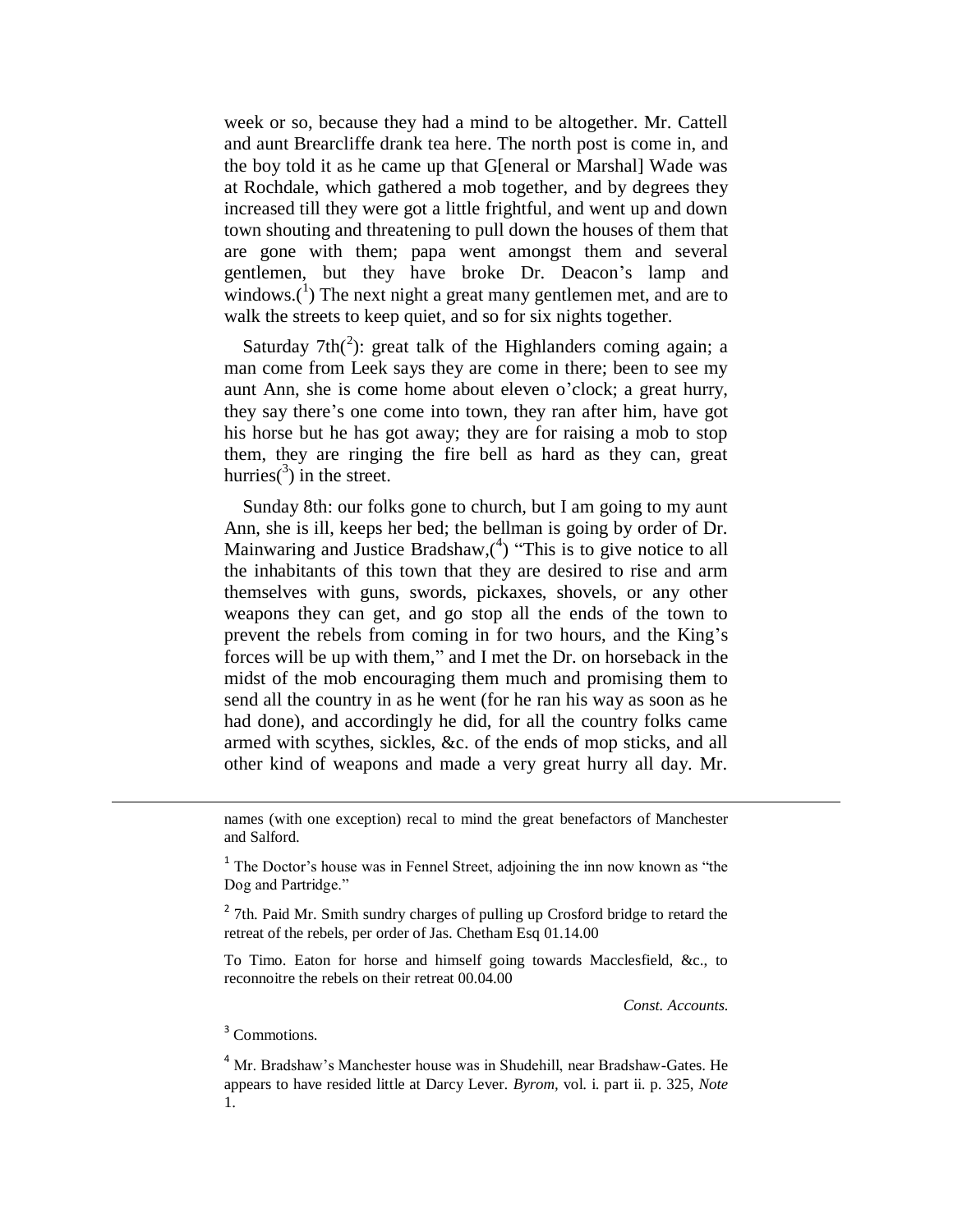Walley went to Smedley, but Mr. Chetham $(1)$  was gone, so Mr. Booth $\binom{2}{1}$  and he sent the bellman to quell the mob again: "Whereas a tumultuous mob has been raised, &c., this is to desire that all the country folks will go to their own homes, and that everybody will lay down their arms and be quiet," and so a great many did, but one part went to Cheadle ford, headed by old Mr. Hilton, $(3)$  with a design to cut it up as tho Dr. desired, but by nine o"clock they returned from their fruitless expedition, and Mr. H. gat out of the way.

A paper was read in several churches the same as the bellman said.

Monday  $9th<sup>4</sup>$ ): went up to my aunt's; continual accounts of the Highlanders coming; about two o'clock they brought us word that a party of them was come in, and some people had slutched "em and thrown stones, and so it proved; but the Highlanders told them, if they did not give over they must fire amongst them, so they gave over. I oame home from my uncle"s and met all the artillery going up and all the army coming in, and everybody went to their old quarters; the officers walked up and down the streets to send people to their own houses, and then the bellman went, "By order of his R. H. C. P. W. and so forth, I give notice to all persons." that he orders no two persons be seen walking together in the streets at after nine o"clock to-night, except they be guarded by some of H. R. H. own troops, on pain of being deemed mobbers and rioters, and by them be punished as such; so we are quiet to-night. My Lord Pitsligo has sent for my papa to Mr. Sedgwick's.( $5/2$ A party

l

<sup>4</sup> 9th. Paid watchmen at Red Bank and Newton Lano, set to prevent mob coming into town 00.05.00

Paid John Hulme at Seven Stars for horses with expresses 00.05.06

*Const. Accounts.*

<sup>5</sup> Roger Sedgwick Gent. Boroughreeve in 1740, afterwards a banker in

<sup>1</sup> *Byrom,* vol. i. part i. p. 50, *Note* 3.

<sup>&</sup>lt;sup>2</sup> Robert Booth Esq. second son of Robert Booth of Greengate in Salford Esq. and heir at law and devisee of his elder brother Humphrey Booth of Salford Esq. being the descendants of Humphrey Booth of Salford Gent, who built and endowed Holy Trinity Church, Salford. Mr. Booth devised his large estates to his cousin John Gore, second son of Nathaniel Gore Esq. by his wife Lettice, daughter and heiress of Humphrey Booth of Dublin Esq. who thereupon assumed the surname of Booth, and at his death, unmarried, in 1789, his estate passed to his nephew Sir Booth Gore, whose father had been created a Baronet of Ireland in 1760.—*Lane. 1188.* vol. xxxvii. p. 547.

<sup>&</sup>lt;sup>3</sup> Mr. Hilton of Manchester in 1726 purchased Pennington Hall for £4550, which passed to his son James Hilton Esq. who married Mary, daughter of Samuel Clowes of Smedley and Chaddock Hall Esq.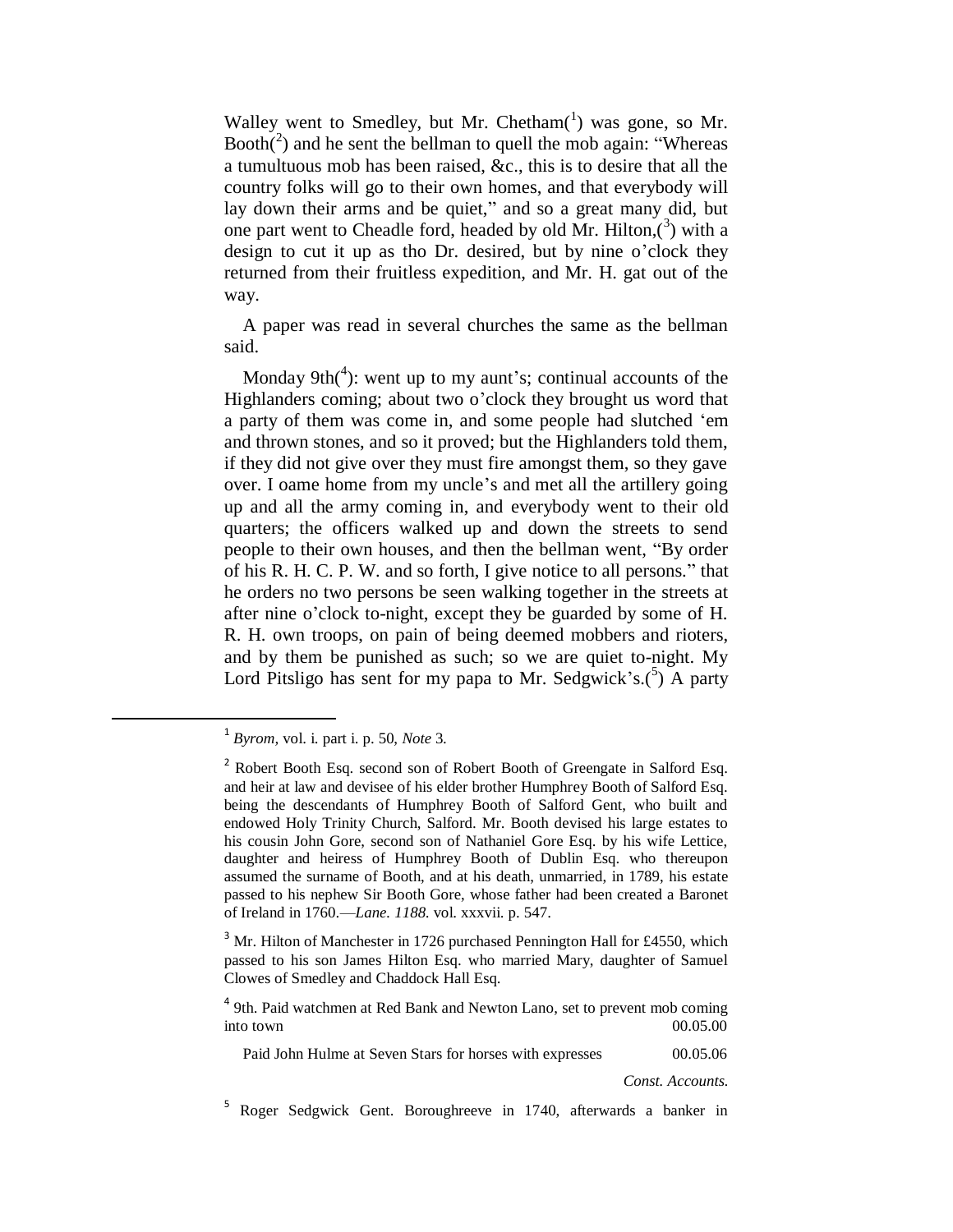has been at Dr. Mainwaring's and Mr. Hilton's, and I believe has been a little rough.

Tuesday 10th: they have ordered a contribution of £5,000 $(^1)$  for the insolence of the mob, but with much ado they have got it to one half, to raise it by one o'clock; they took old Mr. Bailey  $(^2)$ 

Manchester with Mr. Allen. His father Roger Sedgwick Gent. was a benefactor to the poor of Manchester by will in 1733.

l

<sup>1</sup> Mr. Ormerod has in his possession the long list of subscribers to the contribution here alluded to, levied by "the Pretender." On settling the accounts for those contributions raised in December 1745, it appears that there was —

|                                                                     | £. S. D.  |
|---------------------------------------------------------------------|-----------|
| "Cash paid the Rebells when here"                                   | 2504 13 0 |
| Payments for collectors                                             | 440       |
| To Lawyer Chetham for his advice                                    | 110       |
| To Mr. Chr. Byrom for attending him                                 | 060       |
|                                                                     | 2510 3 0  |
| To cash returned Mr. Edward Byrom by the<br>hands of John Dickinson | 380       |
|                                                                     | 2613 11 0 |

Amongst the subscribers to this list are—Mr. Edward Byrom £180, Mr. Edward Byrom for himself, Dr. Byrom, and sisters £50, Mr. Edward Byrom "part of the money in his hands left for a stock for ye rights of y<sup>e</sup> town, £550." The *returned* £3 8s. must regard this latter contribution.

The original list of loyalist subscriptions, being an agreement on parchment duly stamped and having autograph signatures, is also preserved in Mr. Ormerod"s library at Sedbury Park. The sums were collected on and after September 26th 1745, by John Hardman of Liverpool and another; John Haworth and Thomas Johnson both of Manchester, merchants; Thomas Butterfield of Lancaster, merchant; and William Shaw of Preston, attorney at law, in order to place funds at the disposal of the Earl of Derby, the Lord Lieutenant of the county, to be employed in raising troops to oppose "the rebels," then advancing. The sum raised amounted to £1,966 3s., and was subscribed entirely by those who resided at or near Manchester, this being probably the Manchester list. Amongst the principal Hanoverian adherents and subscribers were—James Chetham £200, Gamaliel Lloyd £50, Robert Birch £40, Edward Chetham £100, Richard Taylor £40, John Diggles £40, Samuel Aiton £40, Sam. Clowes and Bro'r W<sup>m</sup> £40, Patten and Feilden £40, Chr. Byrom £40, Sam<sup>l</sup> Peploe £50, John Chadwick £40, Daniel Walker £50, Joshua Marriott £40, R. Sedgwick £30, Joseph Allen £20, Miles Bower and son £20, Edward Graves £10, &c.

 $2<sup>2</sup>$  James Bayley senior was himself a whig, and one of the principal merchants in Manchester, where his father Daniel and his grandfather had resided before him in a large corner house at the top of St. Ann"s Square, the site of which is now occupied by Sir Benjamin Heywood"s Bank. His eldest son Daniel lived at Hope near that town, and was father of Lieutenant Colonel Thomas Butterworth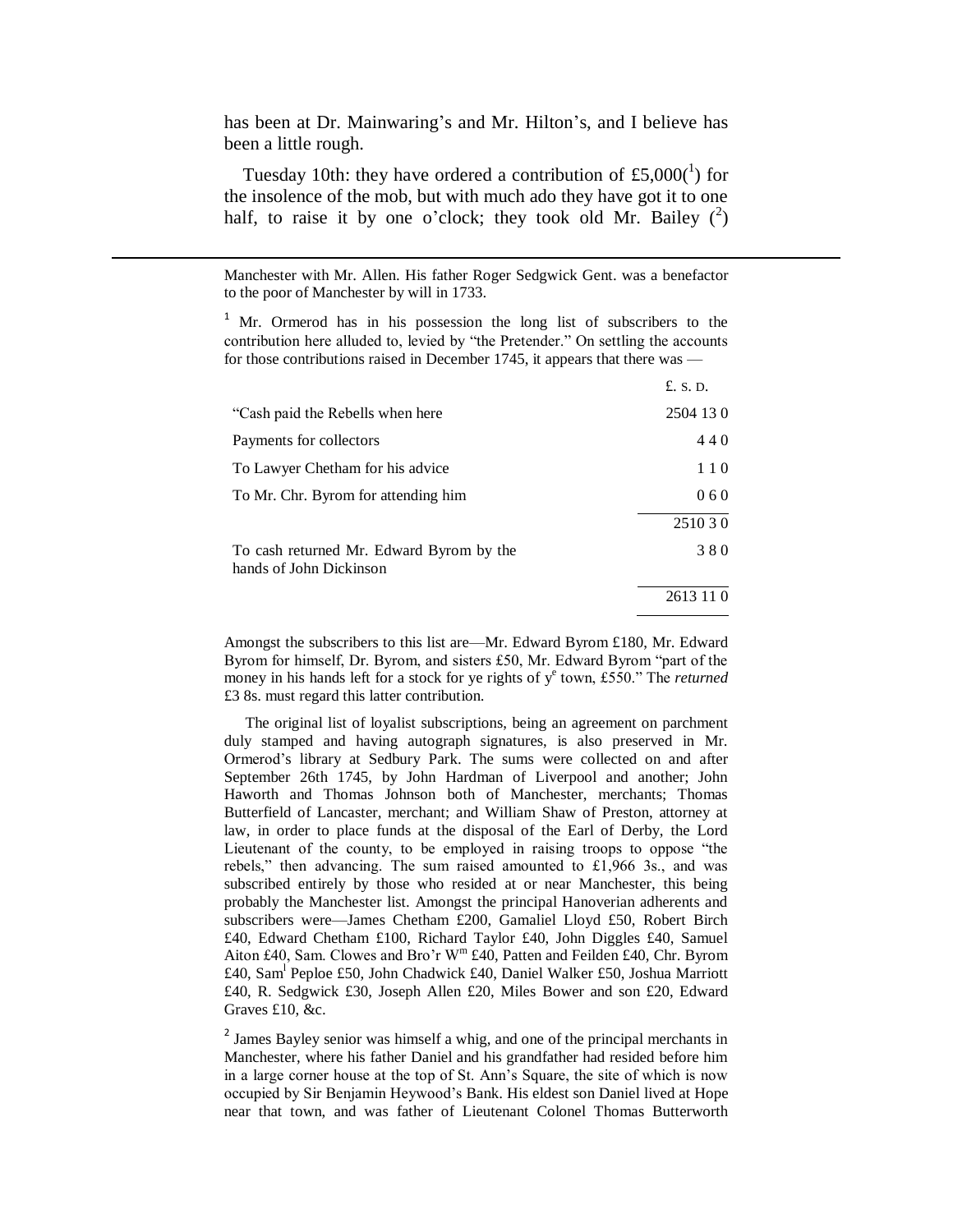prisoner, but let him go on condition that he should raise one half of the money  $(1)$ ; they have much ado to find so much money in the town, they came within threepence, at last they got that, a party of about 1000 stayed to take it; as they went through Salford a man shot at the last of them $(2)$ ; they all turned about, everybody in great confusion. Mr. Norris $(\overline{\text{3}})$  ran up to the Cross and cried out for everybody to shut shops and get into their houses, but the gentlemen pacified them as well as they could, and they took with them the constable and deputy of Salford until they could find the man that did it. The gentlemen proffered five guineas for him, and I hear they have took him.

An express that the Duke of Cumberland will be here to-morrow with his army(<sup>4</sup>); it is the shortest day; Mr. Jer. Bower(<sup>1</sup>) says he

Bayley. *Byrom,* vol. i. part ii. p. 511, *Note;* Sir Oswald Mosley"s *Fam. Memoirs,*  p. 48; *Gent. Mag.* 1802, p. 777. Mr. James Bayley ob. 6th April 1753, æt. 80.

 $\overline{a}$ 

<sup>1</sup> It is stated (Dr. H. Ware's *Manchester Foundations*, Vol ii. p. 107) that they took him before Lord George Murray, who released him on his giving the Prince his word of honour to fetch him the £2,500 in two hours or surrender himself again a prisoner. Mr. Bailey then went to the coffeehouse where the principal inhabitants were accustomed to meet. It was then proposed that Mr. Bailey and Mr. John Dickenson should give promissory notes, payable in three months, to such as would find the required sum. These terms were complied with, and the money being procured, was paid about two o'clock.

<sup>2</sup> In that very amusing and exceedingly rare book Captain Dudley Bradstreet's Life by himself (Dublin 1755, 8vo), he gives some curious particulars of the march of the Prince's army, to which he had joined himself, being all the time, as he acknowledges with the coolest assurance, a spy in the pay of the Duke of Newcastle. He observes in reference to this incident: "We sat on horseback in Manchester till near three o'clock in the afternoon, being delayed in levying the excise and other public money, about which time part of the army marched towards Wigan; the remainder were preparing to follow when a shot was fired at some of us out of a garret window; this provoked most of the officers and private men to such a degree that they seemed determined to fire the town. I used all my influence to compose them, and advised them to hasten their march to the rest of the army, where most of the chiefs were, and submit their resentment to their judgment and conduct: several others joined me in this advice, and they at last complied."—Bradstreet"s *Life,* p. 154.

<sup>3</sup> Mr. Henry Norris of Manchester, who married in 1739 Catherine, daughter of John Shaw of Anderton Gent, and was father of Henry Norris Esq. of Davyhulme, who ob. 1819, leaving issue an only surviving daughter and heiress, now living a widow at Davyhulme Hall.

<sup>4</sup> 12. Paid James Ashton for going with sundry expresses to inform his R. H. the Duke of Cumberland of the rebels' retreat 01.08.06

12. Paid sundry watchmen set on Salford bridge and all other ends of the town for 36 hours, to prevent any intelligence following the rebels of his R. H"s. army being in close pursuit . 03.17.06

13. Paid a man for summoning the gent, of the town to meet his Royal Highness, being expected from Macclesfield this day... 00.00.03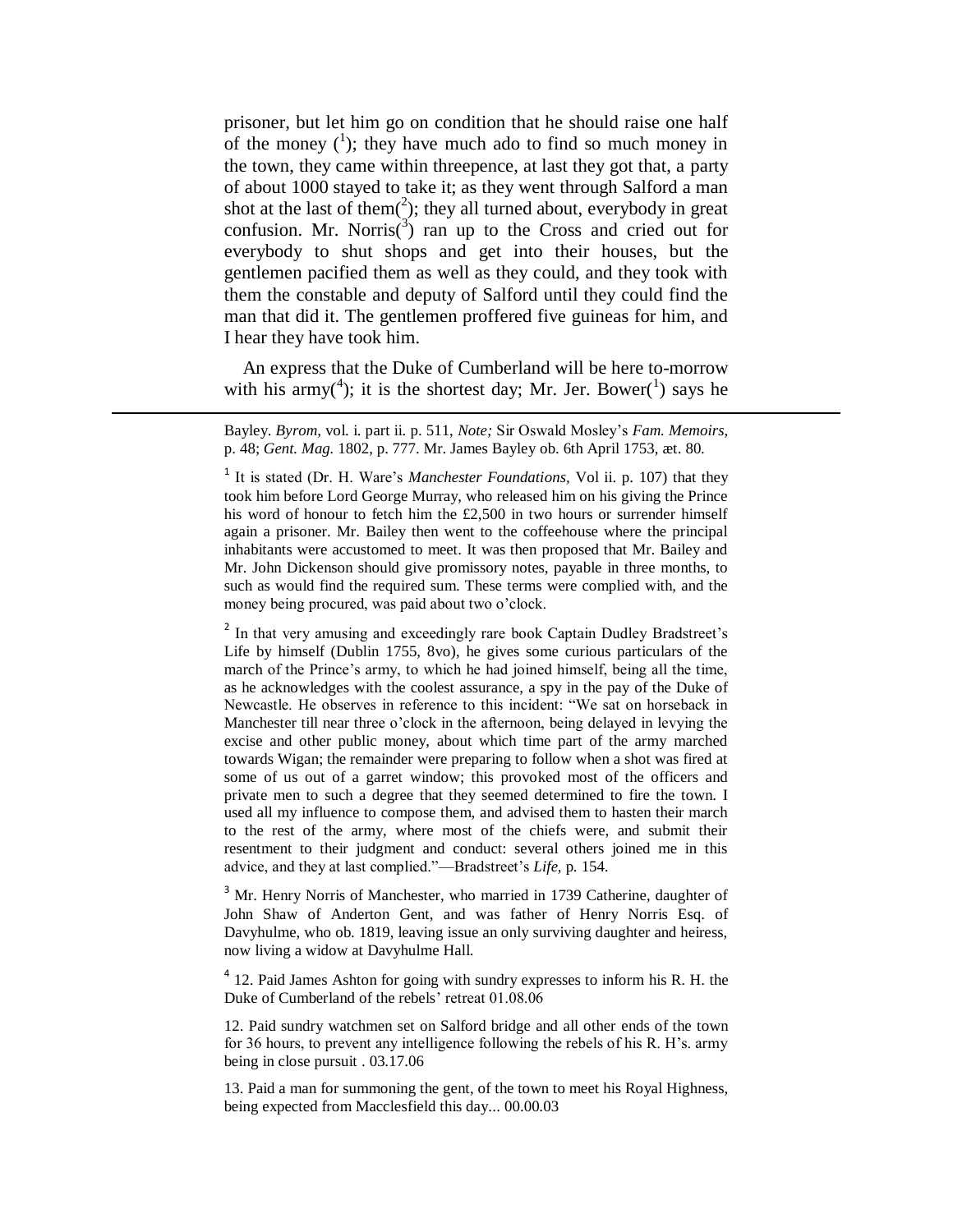shall remember it as long as he lives.

Wednesday 11th: the bells are ringing, for they expect the Duke every minute; now the bellman is going for everybody to provide for the army. Dr. Mainwaring is come home, he looks mighty gruff, he is gone straight through the town to meet the Duke. Now the bellman is going again to tell folks they must not illuminate for the Duke will not be here to-night, and desired the folks to go to their own homes, for all the country is come in to see. Miss Vigor and me went up to my aunt Brearcliffe's, found Mr. Greaves $(^2)$  and my uncle Houghton there, and saw 200 horse dragoons come in, they are all that are come to-day.

Thursday 12th: smoothing( $3$ ); my brother came and fetched me to see the Duke; we all went up to aunt Brearcliffe s, $(4)$  stayed there all day, saw nothing but the light horse and hussars, which went straight through the town, came home about five o'clock, and found my Lord Lempster, $(5)$  Captain and Lieutenant Harris, quartered upon us, Handiside's regiment( $6$ ); my Lord is the Earl of Pomfret's eldest son; they are very civil; they have their man and two horses here.

Friday 13th: they stayed with us all day; the Duke goes by Warrington another way. Two dragoons have been to prize Mrs. Syddal's( $^7$ ) goods. One Dalrymple, an officer, breakfasted here with our gentlemen.

*Const. Accounts.*

<sup>2</sup> Of Culcbeth.

 $\overline{a}$ 

<sup>3</sup> *i.e.* ironing clothes.

<sup>4</sup> Mr. Brearcliffe lived in a stately house in Spring Gardens.

<sup>&</sup>lt;sup>1</sup> Jeremiah Bower, Boroughreeve in 1743, was a wealthy hatter in Manchester and built the large house in High Street where he lived, before it was converted into the old Bridgewater Hotel, long a celebrated posting house. On a large brass candelabrum in the Choir of the Collegiate Church is this inscription: "The gift of Jeremiah Bower, Manchester, Haberdasher of Hats, September 29, 1745."

<sup>&</sup>lt;sup>5</sup> George Lord Lempster, only son of Thomas first Earl of Pomfret, Master of the Horse to Queen Caroline, was born 1722, succeeded his father in 1753, and ob. 1785.

<sup>6</sup> Roger Peter Handasyde Esq. of Gains in the county of Huntingdon, M.P. for the town of the same name, Brigadier General in the army, and Colonel of a regiment of Foot, married Elizabeth, daughter of Sir John Thorneycroft of Milcombe in the county of Oxford Bart. He died near Hammersmith February 27th 1745.

<sup>7</sup> Her son was an active partisan of the Prince, and had a commission in the Manchester Regiment, which probably led to her goods being appraised.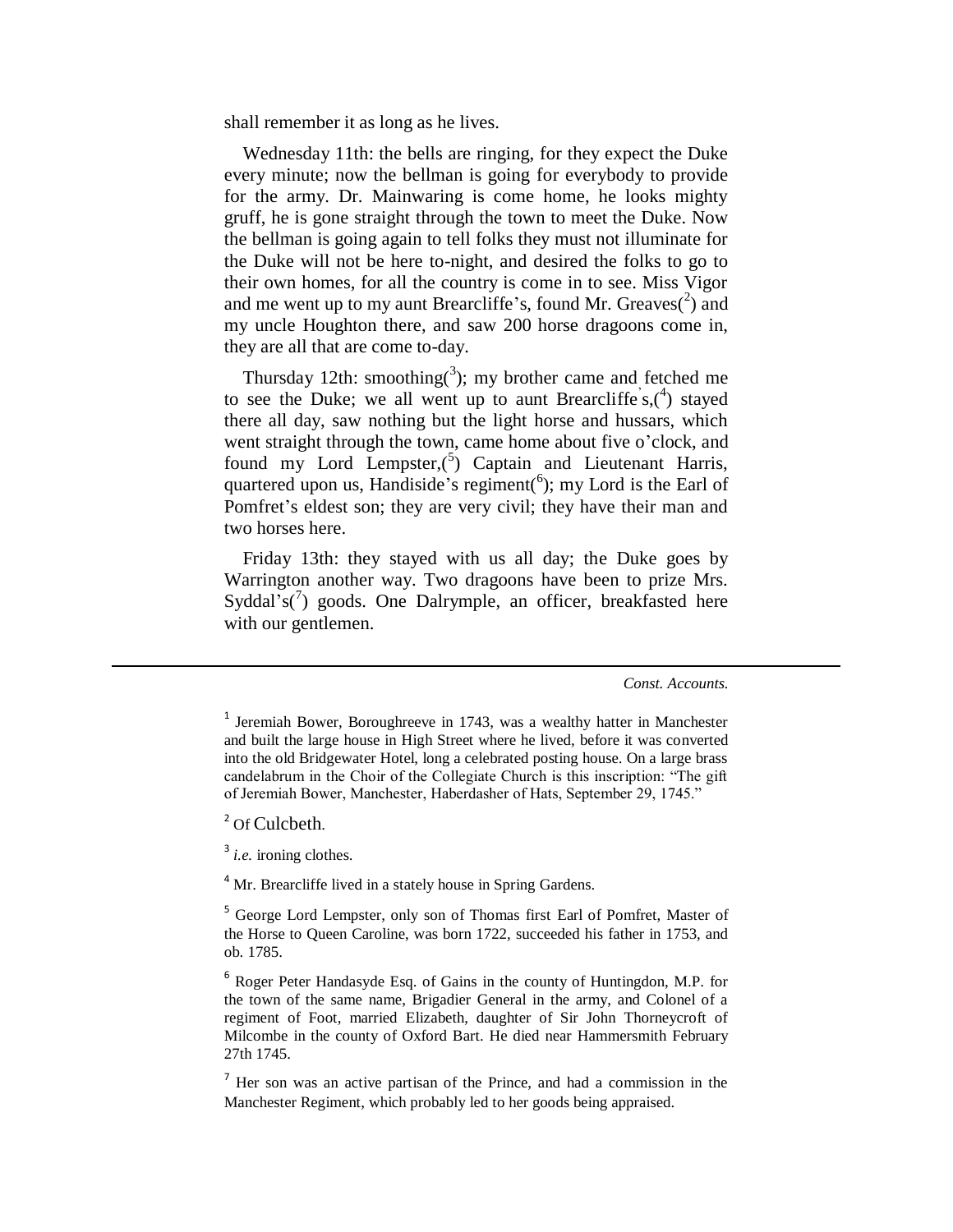Saturday 14th: our gentlemen march away. The Duke of Kingston( $\overline{1}$ ) lodged at my uncle's on Thursday night, his chaplain and nine more of his attendants, and my uncle and aunt Houghton.

Sunday 15th: very quiet; service both ends of the day.

Monday 16th: smoothing the rest of the clothes out when my brother came to tell that all the soldiers were coming back, and the officers would be at their old quarters. A report of a landing in the west; but another came, not to prepare billets, for they did not come; it was true they marched back two miles on this side Wigan, but turned again.

Tuesday 17th: went up to my uncle"s; my aunt Houghton and two children come; they brought word that the Duke of C[umberland] had left the army and gone post to London, but it proves false; various reports of the Highlanders being taken and killed, and that they are surrounded and cannot get out; a gentleman is come from Lancaster, says they set out from there on Sunday morning, they would be at Kendal that night, at Penrith on Monday, and Carlisle on Wednesday.

Thursday 19th: yesterday was the fast( $^2$ ); to-day at my uncle's at dinner, it is the first time of my uncle's going out, my aunt keeps her bed; where the Highlanders did not care to pay, they drew bills upon the Duke of Kingston or some other great man; we have abundance of lies about them, they are killed, taken, surrounded, and got clean away, all two or three times of a day.

Friday 20th: dined at my uncle's; cousin Walker and uncle and aunt Houghton went to drink tea at aunt Brearcliffe's.

Sunday 22nd: at new church, Mr. Cleaton [Clayton] preached for Mrs. Hoole; a paper read up from the Bishop of Chester to my uncle Edward $(3)$  and Mr. Miles Bower, he called them his "dearly beloved in Christ," ordering and empowering them to take care of

l

<sup>&</sup>lt;sup>1</sup> Evelyn Pierrepoint, second and last Duke of Kingston, who succeeded his grandfather in 1726, and ob. in 1773. His wife was Miss Chudleigh, one of the Maids of Honour to the Dowager Princess of Wales, but afterwards convicted by her peers of bigamy, and the subject of Foote's ridicule and the nation's scorn.

 $2^2$  The 18th of December was appointed by parliament for a general fast, and it was observed as a singular coincidence that the Bishop of St. Asaph (Lisle) preached before the Peers at Westminster Abbey, and Dr. Newton, Rector of St. Mary le Bow, (afterwards Bishop of Bristol, and the learned author of the "Dissertations on the Prophecies,") before the Commons at St. Margaret's, *from the same text—*Rev. ii. 5. Both sermons were published, and Newton received some threatening letters, which his patron, the Earl of Bath, advised him to lay before the Secretary of State.

<sup>&</sup>lt;sup>3</sup> See Byrom pedigree.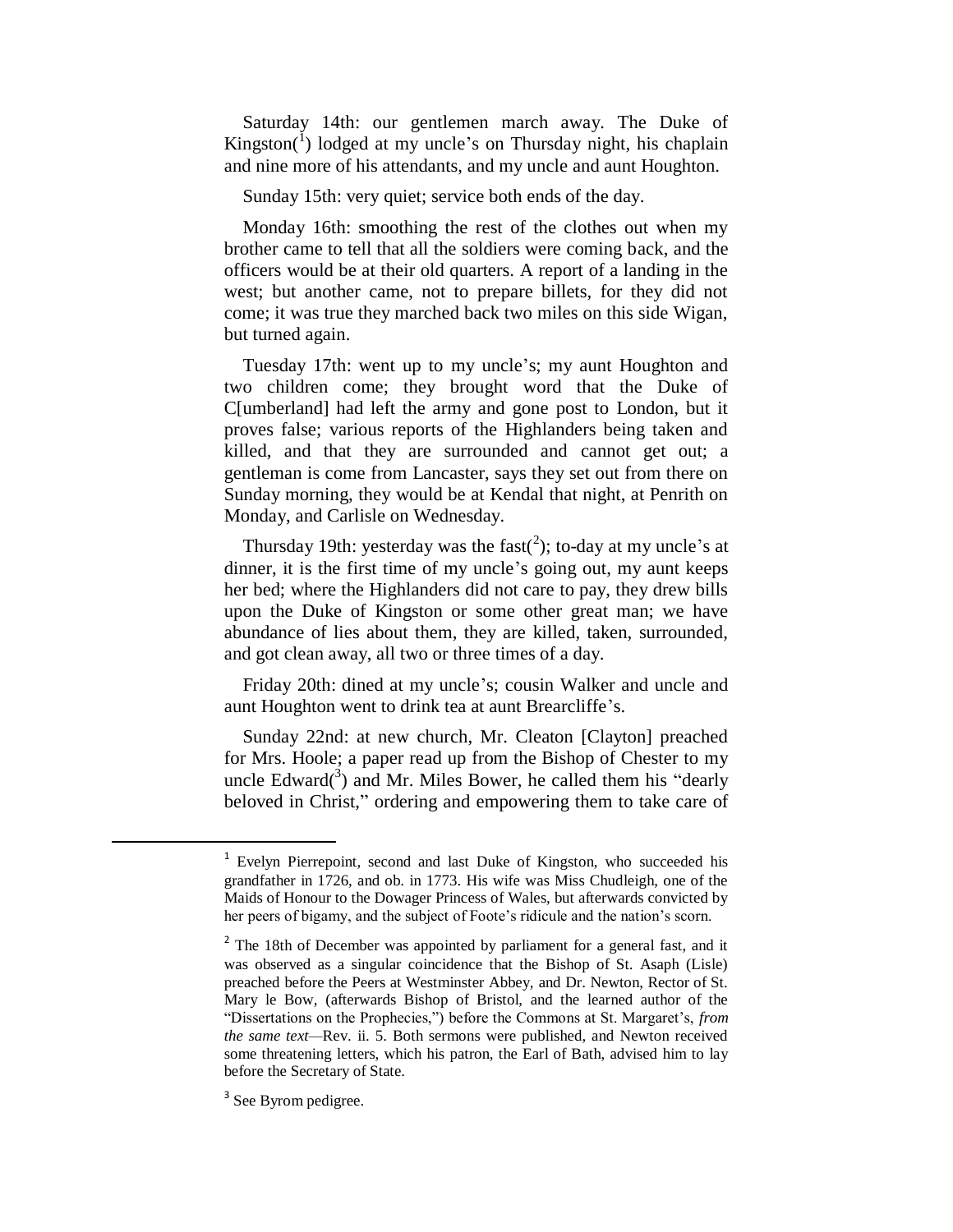the revenues of the church till such time as he shall put a rector in; Mr. Merriott( $\binom{1}{1}$  and Mr. Joseph Allen( $\binom{2}{1}$  went out of church because Mr. Clayton preached.

Monday 23rd: washing; two regiments of soldiers are come in to-day; Lord Samples $(3)$  and the officers choose to be billeted at private houses. Last Tuesday I writ to Miss Nanny Leigh(4) and cousin Roughsedge. Mr. Butterworth( $5$ ) was buried last Saturday. My Lady Lever has seized of Dr. Deacon"s goods; he has been out of town since before the King"s forces came in, there are four children at Mrs. Coats's and four at Lady Lever's. They seem to expect an invasion about London; they have ordered everybody to drive all their cattle twenty miles from the sea side, and given orders for the lighting of beacons, and the train bands to be ready at the firing of seven guns at the Tower.

Tuesday 24th: smoothing.

 $\overline{a}$ 

Wednesday 25th: Christmas Day, dined at my uncle's; Mrs. Smith from Smithills, Mr. Cattell there, drank tea and went to new church, and at night we went up to the Cross. Yesterday came an account in the *Gazette* of a skirmish there has been at Clifton Moor on this side Carlisle; they say they lost about forty men, but they cannot tell how many the Highlanders have lost, for they carried off their men in the dark: our Presbyterians had an express on Sunday, but they must not be known, which made us judge they

<sup>3</sup> Hugh eleventh Lord Sempill, Brigadier General at the battle of Culloden, and Colonel of the 42nd Regiment, married at the Collegiate Church, 13th May 1718, whilst Major Sempill, Sarah, daughter and coheiress of Nathaniel Gaskell of Manchester Esq. He ob. in 1746.

<sup>&</sup>lt;sup>1</sup> Joshua Marriott, a wealthy merchant, whose house in Brown Street, near "Marriott's Court," with a coat of arms over the front gate, is now a warehouse. His son Joshua Marriott Esq. lived at Rusholme (born 1747, ob. 1827), and left an only daughter and heiress, who married Thomas Holme Maude Esq. descended from the Maudes of Alverthorpe Hall near Wakefield.

<sup>&</sup>lt;sup>2</sup> Joseph Allen was father of William Allen Esq. the banker, whose son Joseph Allen D.D., born 1770, admitted a scholar of Manchester Grammar School January 14th 1779, afterwards Fellow of Trinity College Cambridge and Prebendary of Westminster, was successively Bishop of Bristol (1834) and Ely (1836). He died 20th Mareh 1845.

<sup>4</sup> Anne, daughter of the Rev. Egerton Leigh LL.D. of West Hall, Archdeacon of Salop. She married first the Rev. Mr. Felton, secondly the Rev. Mr. Cockayne.

<sup>&</sup>lt;sup>5</sup> Thomas Butterworth of Manchester Gent. married the only daughter and heiress of John Crowther citizen of London, by his wife Mary, daughter of Oswald Mosley of Ancoats Esq. Their son Thomas Butterworth Esq. had issue by his wife Frances, daughter of Sir Robert Dukinficld Bart. three coheiresses: 1 Susan, wife of Sir Henry Hoghton Bart.; 2 Ann, wife of Daniel Bayley of Manchester Gent.; 3 Jane, wife of Francis Jodrell of Yeardsley Esq.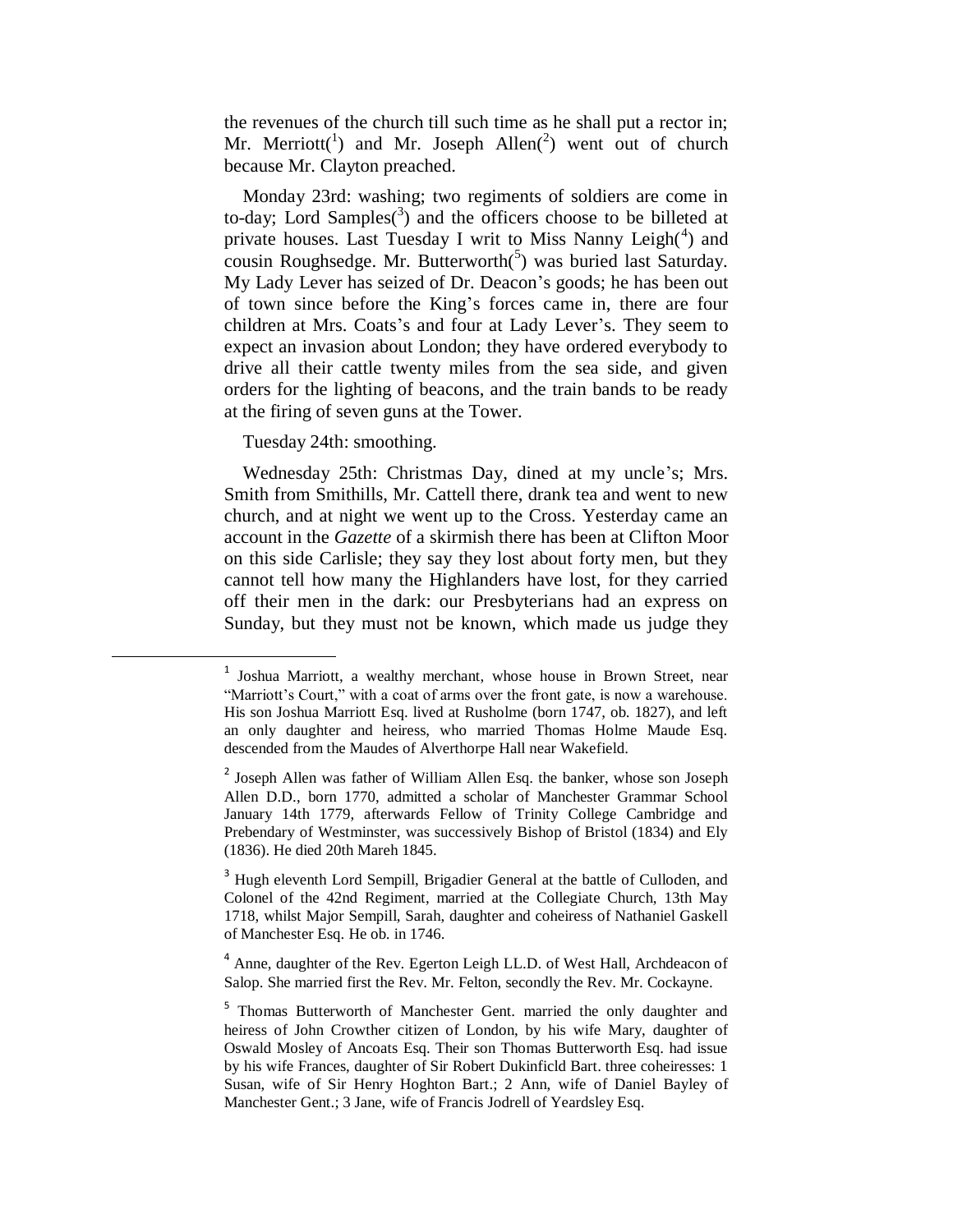were not very pleasing to them.

Thursday 26th: dined at my uncle"s, and Mr. Smith; it is my aunt Betty's birthday; my aunt Brearcliffe's folks and us all there, stayed late; Dolly has been to see the Highlanders that are in prison, there"s eighteen of them; they expect an invasion about London still, and have made great preparation to oppose them.

Friday 27th: Mrs. Hebbon had a letter from the Captain who was in the skirmish; he says Bland's regiment( $\frac{1}{1}$ ) suffered the most, but no particulars. We have been at Baguley over the wooden bridge without rails. My brother was sent for to Kilshaw [Culcheth].

Saturday 28th: all the reports are quite of our side the question to-day, if they will but any of them prove true. Mr. Ward $(2)$  was inducted to the rectory of the new church to-day; the bells are ringing for him.

Sunday 29th: he preached in the afternoon a most furious sermon against popery. Mr. Lewthwaite and Mr. Johnson( $3$ ) drank tea at my uncle"s; Mr. L. and my mamma had a great scolding bout about these Highlanders, he abuses them most strangely; we stayed the evening.

Monday 30th: washing; my mamma and I at Lady Lever's and Mrs. R. The Highland army has got into Scotland and left a garrison in Carlisle, and the Duke is besieging it, he was to have

 $\overline{a}$ 

<sup>&</sup>lt;sup>1</sup> So named after Major General Humphrey Bland.

<sup>&</sup>lt;sup>2</sup> The Rcv. Abel Ward, Fellow of Queen's College Cambridge, B.A. 1740, M.A. 1744, Prebendary of Chester 1744, Rector of St. Ann"s, Manchester, 1745, Vicar of Neston 17—, Archdeacon of Chester 1751. He ob. October 1st 1785, and was buried in St. Mary"s Chapel within the Cathedral Church of Chester.

<sup>&</sup>lt;sup>3</sup> Thomas Johnson of Tildesley and Manchester Esq. High Sheriff of Lancashire 1755, ob. 1763, æt. 52. He married first Anne, daughter and coheiress of William Sudall of Blackburn, merchant. She ob. 1739, æt. 23. He married secondly, in 1742, Susanna, daughter and coheiress of Samuel Wareing of Bury Gent. The Prince's aide-de-camp, with a number of other men, was quartered at Mr. Johnson"s, whose horses had been seized when in the act of being removed, and with them a letter describing the approaching party as *rebels.* He was, in consequence, made a prisoner in his own house and severely treated, but admitted to a large party of the officers which caroused there. *King James* was of course the first toast; and the host being asked next for his, had the temerity to give "His Majesty, King George." Some of the officers rose and touched their swords; but one of the seniors instantly exclaimed, "He has drank *our* Prince, why should we not drink *his*? Here's to the Elector of Hanover."—Baines's *Hist. Lanc.* vol. ii. p. 296; *Hist. Chesh.,* vol. i. p. 43. Mr. Johnson had been appointed one of the collectors of the subscriptions raised for the King on September 26th 1745. He was maternal grandfather of Mr. Ormerod the historian of Cheshire. See the pedigree of Johnson of Tyldesley in Ormerod"s *Parentalia* (privately printed), p. 11, 8vo, 1851.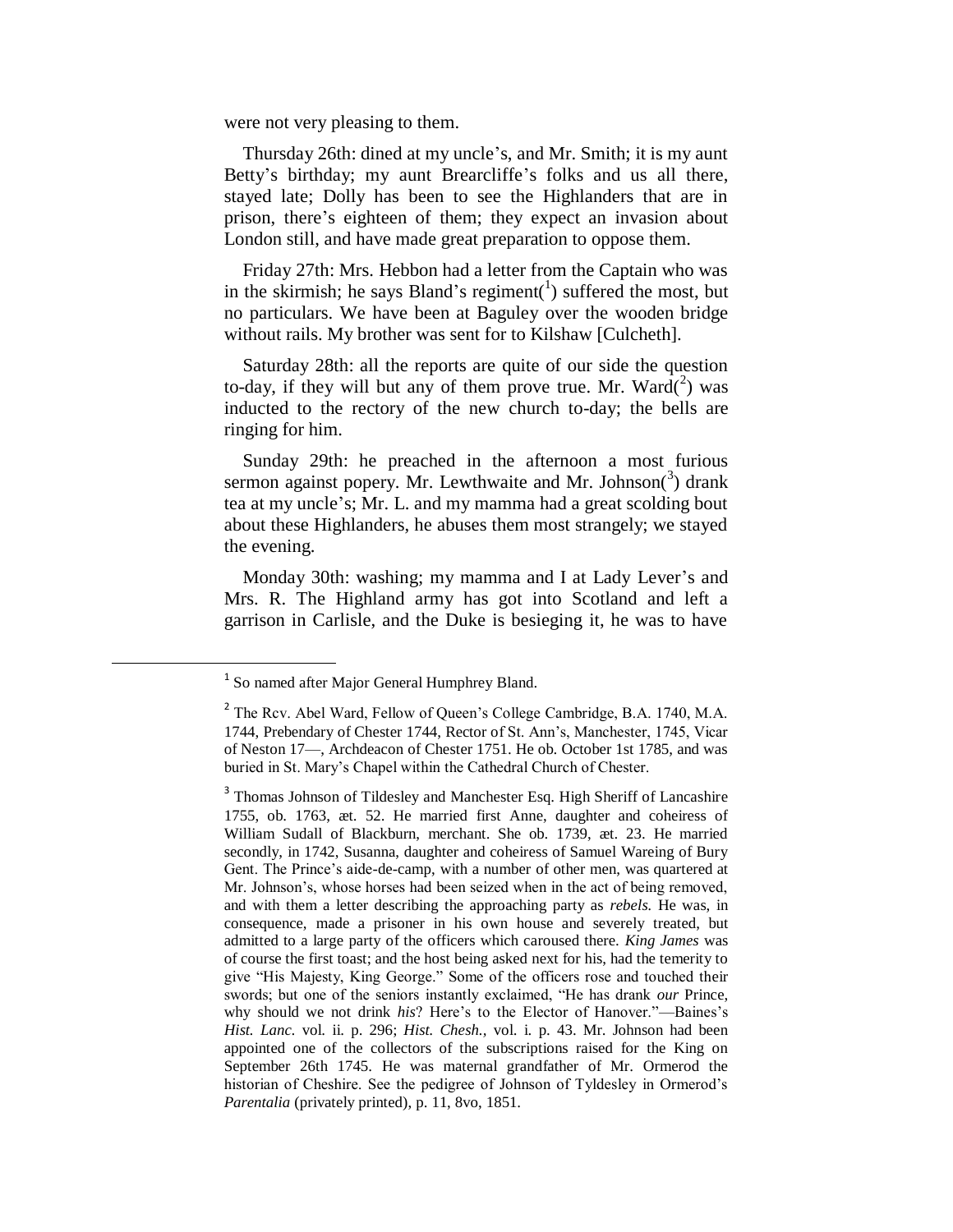cannon come from Whitehaven for that purpose last Tuesday, he did not question but he should be master of it in twenty-four hours; there are 350 Scotch and 250 English for to garrison it.

Tuesday 31st: smoothing; drank tea at my uncle"s, aunt Ann but ill yet.

### 1746.

Wednesday January 1st: New-years day, at new church; the Marquis of Grenville's regiment came in to-day, some of them were so rude at Dr. Deacon"s that he went out of town again; all uncles and aunts here as usual on this day, but aunt Ann. (Last night Mr. Lewthwaite asked my papa pardon for scolding with him.)

Thursday 2nd: my uncle and aunt Houghton here in the forenoon, and we went up to my uncle's to dinner. This morning we were waked with ringing for the taking of Carlisle again, but we hear no particulars, that the Duke is gone post London; the bellman is going to-night to order every body to illuminate tomorrow night; there has been a great bonfire $(1)$  all day, and the bells have scarce ever ceased.

Friday 3rd: the bells again, and illuminations in every house in the town except Mr. Cattell"s; he drank tea here. The Presbyterians have made two effigies of the Prince, one in his Scotch, and one in his English dress, and carried them up and down the town and raised a great mob, which was headed by some of the young Presbyterian gentlemen, and went to all the houses in town where any were gone from and broke their windows although lighted, and a great many more besides that were not thick enough; they were very rude, and they carried their bunch of rags down to Mr. Dukenfield's, $(2)$  and the Justice out of his great courage got a gun and shot at it, and then it was brought into the house and he wrung it by the nose, then his wife and daughter were introduced and had the honour to slap it in the face, and so on till they all were tired and drunk, for all the heads of the Presbyterians were at the

 $\overline{a}$ 

#### *Const. Accounts.*

<sup>&</sup>lt;sup>1</sup> 3rd Jany. Boonfire, Carlisle taken, 6s. Paid Mr. Bartholomew for wine per bill 03.06.06

<sup>4.</sup> Another boonfire for Carlisle, and town illuminated, Marquis Granby here 00.06.00

<sup>&</sup>lt;sup>2</sup> Robert Dukinfield of Manchester Esq. eldest son of the first Baronet by his second wife, Susanna, daughter of Robert Thompson of Culpho in Sussex Esq. was born in 1687, High Sheriff of Lancashire 1741, married Anne, daughter and coheiress of John Browne Esq. and ob. in 1748.—*Byrom,* vol . ii. part i. p. 307, *Note* 2.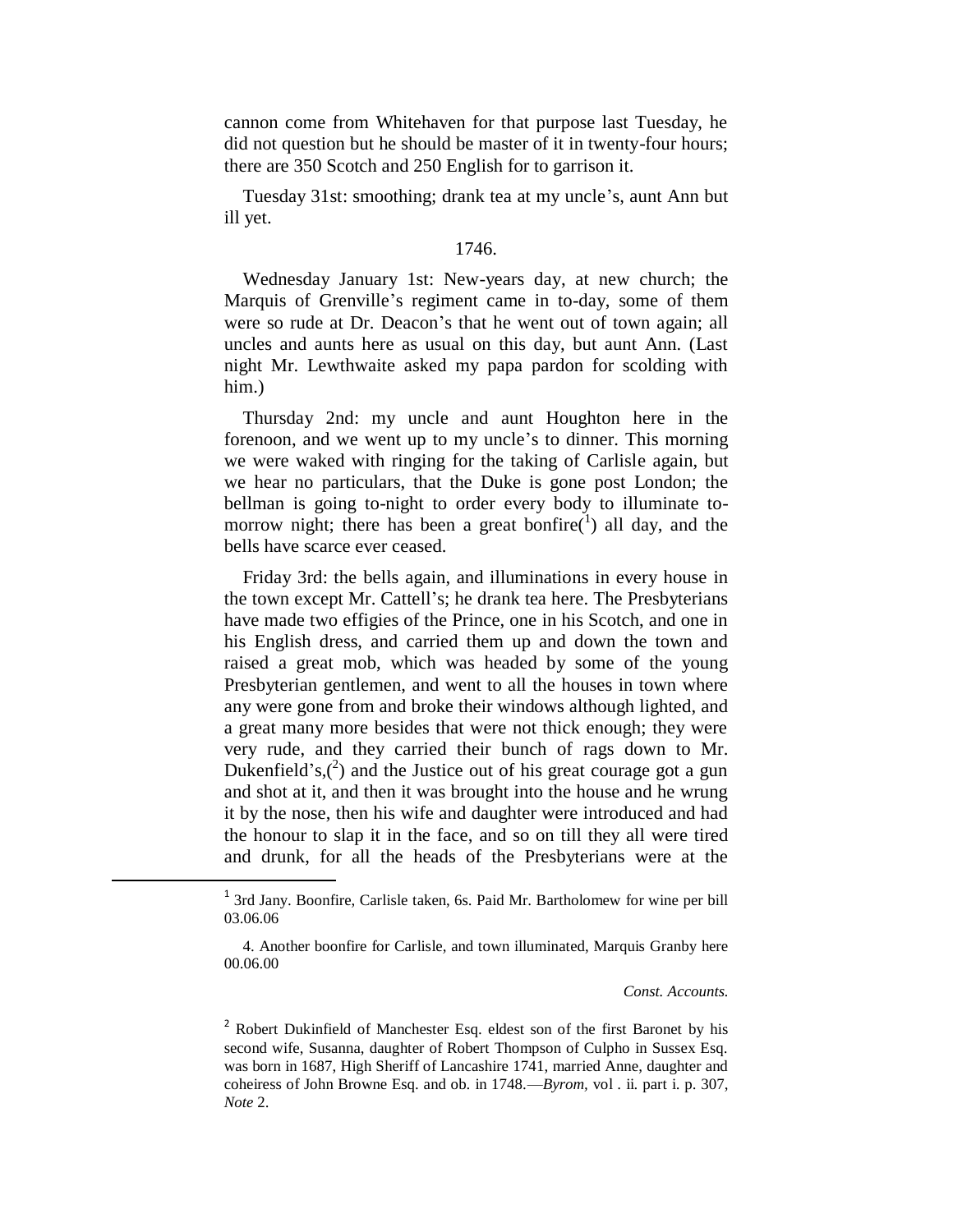Angel( $\frac{1}{1}$ ) and gave the mob drink; then they hung it upon the signpost, then quartered it, then threw it into the fire; somebody threw a piece of it into the drink, which put them into a violent passion. The next day several gentlemen went down to the corner to make complaint, but the justices would hear none; Lady Lever went, because Dr. Deacon's house was her's, but they were very rude to her and told her Dr. Deacon was a Jesuit and must not live in town, if she would meddle with nobody nobody would meddle with her, she must sell him up, give him warning, for he must not live in the town.

Sunday 5th: Mr. Brooks at my uncle's was taken ill to-day, complained of his foot, on the Monday it mortified, and on the Tuesday night he died, and was buried on Wednesday; my brother and sister and self had gloves.

Tuesday 7th: an account in the *Gazette* of a skirmish betwixt Lord Lewis Gordon(<sup>2</sup>) and Lord Loudon,(<sup>3</sup>) the latter was worsted, but they say they can have no account but from the rebels, in short they have no mind to know much on it. We went down to see Mr. Gwine cast pipes for the organ; then went to drink tea at Lady Lever's, $(^4)$  Mr. Cattell, Mr. Greaves, my uncle Houghton; the two last walked to Kilshaw [Culcheth] that night to my papa, who went yesterday. There is great talk of the French landing every day; there's several great men at court removed, A. Vernon, $(5)$  Marquis

 $\overline{a}$ 

<sup>&</sup>lt;sup>1</sup> The Angel Inn in the Market Street was, about this time, the head inn, and frequented by the whig magistrates, barristers, &c., the Bull"s Head having been long the favourite resort of the other party.

<sup>&</sup>lt;sup>2</sup> Lord Lewis Gordon was third son of the second Duke of Gordon by his wife Henrietta, daughter of Charles Earl of Peterborough and Monmouth. He ob. July 15th 1754 unmarried, at Montreal.

<sup>&</sup>lt;sup>3</sup> John fourth Earl of Loudon, a General in the army, who dying unmarried in 1782, the title devolved upon his cousin, whose daughter aud heiress, the Countess of Loudon in her own right, married in 1804 Francis first Marquess of Hastings K.G. Governor General of India.

<sup>&</sup>lt;sup>4</sup> Lady Lever was Dorothy, daughter and coheiress of the Rev. William Assheton B.D. of Chadderton Hall and Rector of Prestwich. Her town house was in Piccadilly, now the White Bear Inn, where in 1777, after her lamented death, her body lay in state and the public were admitted to see it. She had lived in great style, Lady Lever and Lady Bland having each ran *four* horses with their old, heavy, cumbrous carriages and were both much beloved by their respective tory and whig parties. Lady Lever was a relative of Dr. Byrom, and advocated his political views. There were fine full-length portraits of Sir Darcy and Lady Lever at Alkrington, by Winstanley, and a very good portrait, by the same artist, of their daughter, Mrs. Greaves of Culcheth Hall. These and the other family portraits are now the property of Archibald Watson Goldie of Edinburgh, barrister at law, who married the daughter and coheiress of Darey Lever Esq.

<sup>&</sup>lt;sup>5</sup> Admiral Vernon, who was deprived of his rank in the Royal Navy, and who in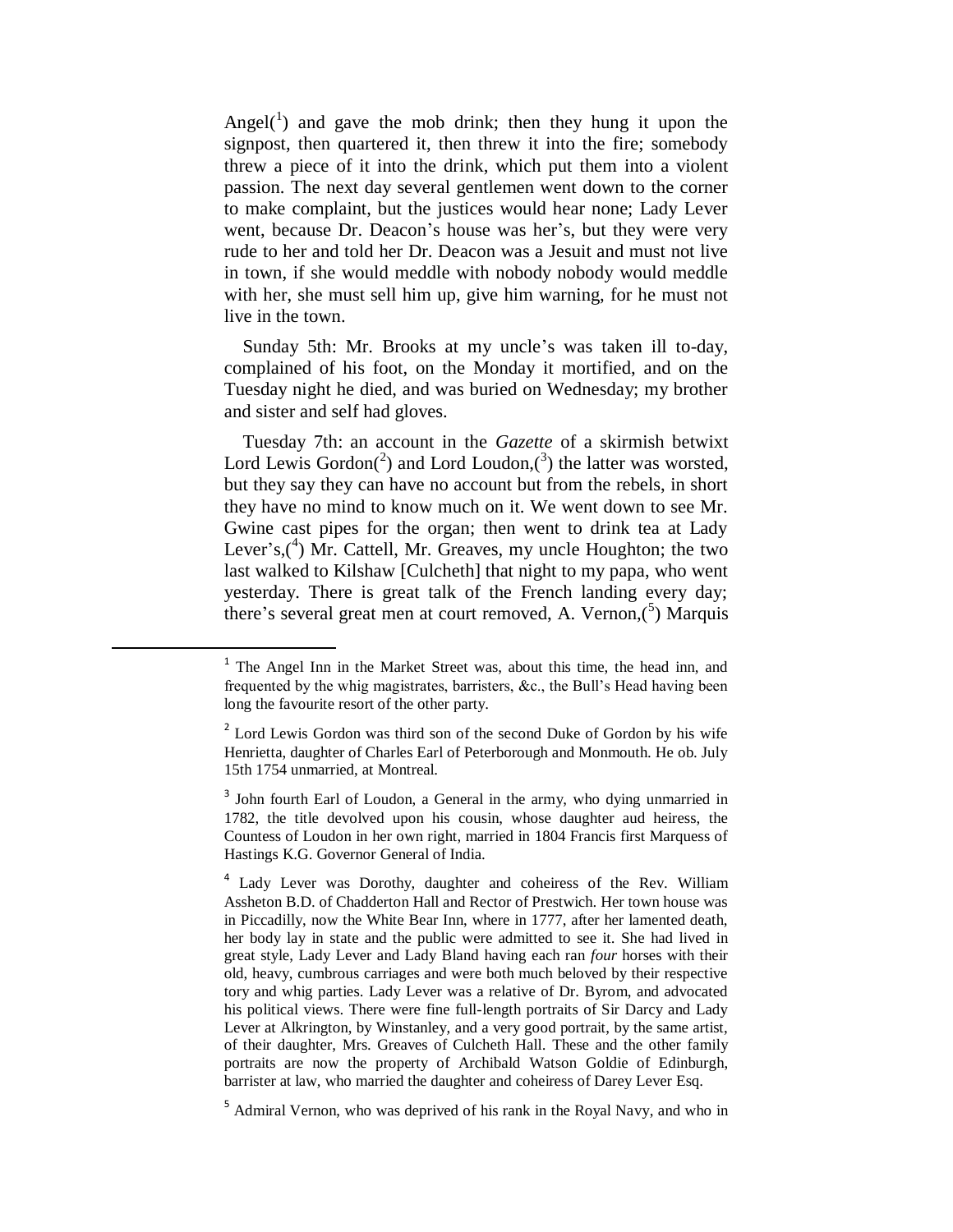of Tweedale, $(^{1})$  &c.

l

Wednesday 8th: my papa and uncle Houghton came home; went up to my aunt BrearclifFe"s; yesterday we was at cousin Wright"s in the evening, and Mr. and Mrs. Shrigley, it was the 7th of January, her birthday.

Thursday 9th: in the *Leeds News* there"s Lord John Drummond's( $^{2}$ ) declaration from the French King, his master; he declares the family of the Stuarts his allies, and that he will assist them.

Saturday 11th: There's an account that the Highlanders are got into Stirling town and are besieging the Castle, and that our Manchester men, who were all in Carlisle (except Mr. J. Bradshaw and Mr. R. Jackson) are taken to York on their way to London, and all the common men are brought to Lancaster, some must go forward to Chester; poor Bobby Deacon( $3$ ) is left ill at Carlisle; Mr. Tom  $Moss<sup>4</sup>$  has been at York to [see] them all, and they are very well, and have been well used. Dolly has had a letter from one of the Highlanders that went from this house of c[orrection] to Lancaster; she has had a deal of money given her for them, near four pounds before they went, besides meat every day.

Saturday 18th: a strong report that the Highlanders have beat General Hawley, but the whigs say they are all surrounded and will all be cut to pieces quickly, they expect to hear it o" Sunday.

<sup>2</sup> Lord John Drummond was brother of the Duke of Perth, and both were included in the same act of attainder in 1746. He died s.p. in 1747. The Regiment of Royal Scotch in the French service was raised for him.

<sup>3</sup> Lieutenant Robert Deacon was conveyed as far as Kendal, where he died, apparently in prison.

his Letter to the Duke of Bedford (1st February 1746) says, "I entertain too good an opinion of your Grace to think I have not the continuance of your patronage and friendship, notwithstanding the incident of my being hunted out of my command by the operative malice of some malicious and industrious agent that is too well skreened over for my being able particularly to discover him and point out who it is."

<sup>&</sup>lt;sup>1</sup> John fourth Marquess of Tweeddale succeeded his father in 1715, married in 1748 Lady Frances Carteret, daughter of John Earl of Granville, and ob. 1762.

<sup>4</sup> Captain Peter Moss was amongst the Lancashire rebel officers taken at Carlisle, but he effected his escape from Newgate. Mr. Tom Moss was his brother, descended from the Moss of Foulds, an old Hall near Bolton-le-Moors, they being the manorial lords of Little Bolton. He was of Brasenose College Oxon., B.A. 1734, M.A. 1738, elected Fellow of the Collegiate Church Manchester, 1747. He married Sarah, daughter of John Parker of Brightmett Hall Esq. who died in childbirth January 21st 1752-3, æt. 27, and was buried in the Collegiate Church. Mr. Moss died at Crumpsall Hall July 17th 1760, æt. 48.*- -Fasti Mancun.* a MS.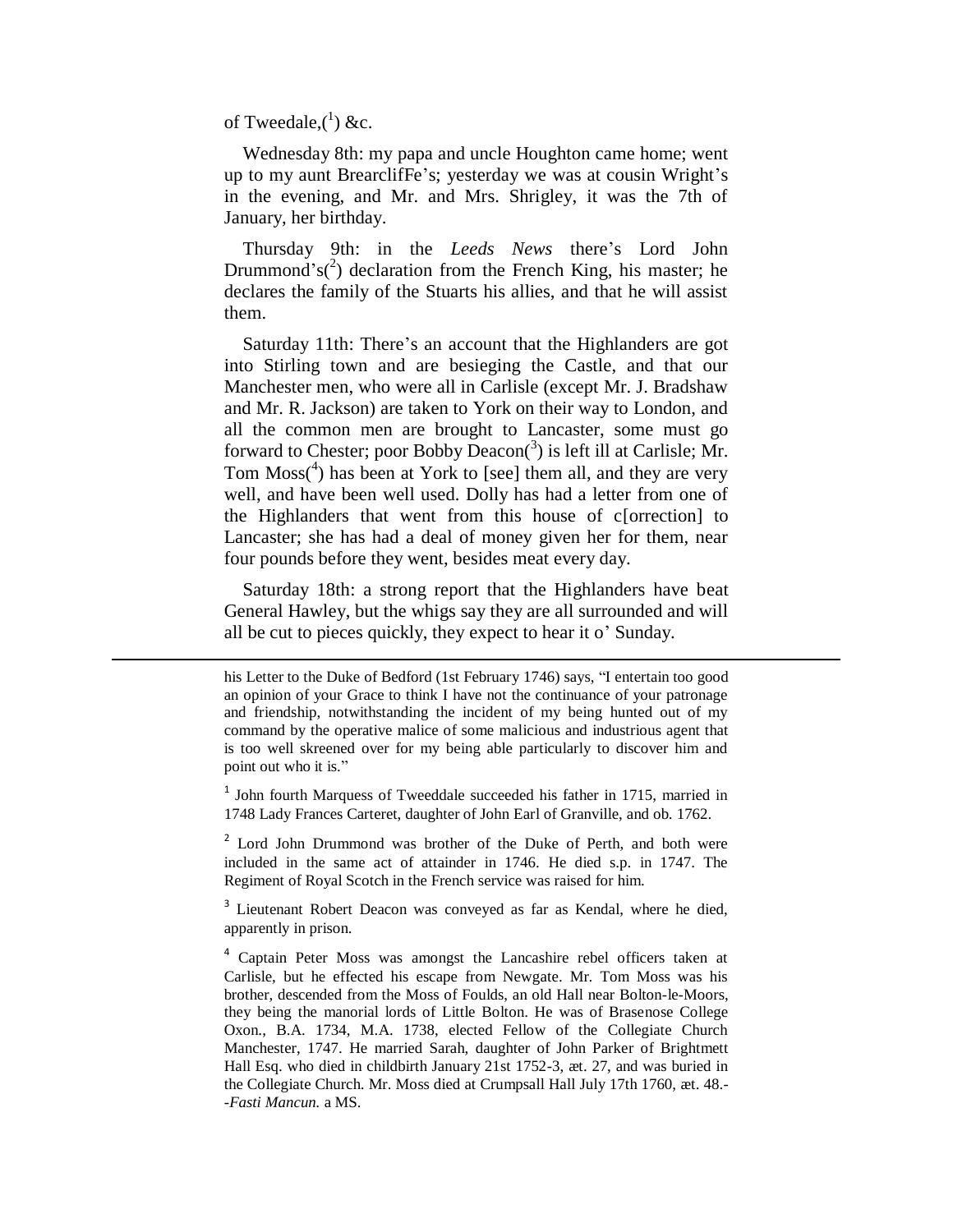Sunday 19th: the French are a-coming still; it is said that Mr. J. Lees has had an express in the night that Hawley had lost 1700 men, but it must be secret.

Monday 20th: went to Baguley: with Miss Levers and Dolly; stayed all night.

Tuesday 21st: went a-hunting, and good sport, but the rain sent us in; it rained so all day, I stayed all night again.

Wednesday 22nd: came home behind my uncle Houghton; they have no true news for us still; Dolly B. here this evening; my uncle Houghton has been to Dr. Hall's, $({}^{1})$  who has heard that there [is] a letter come to Mr. Kilshaw's that Hawley is defeated, that there are some French landed; the Presbyterians have gathered 16s. to send a lad, an express.

Thursday 23rd: they have ordered the bells to be ready to ring and say there shall be such rejoicing as never was in Manchester before, but to their disappointment he has brought word that there was an action on Friday the 17th. Sunday the *Gazette* came to Warrington, but not here; Berry went to Rochdale for his news, put a cockade in his pocket expecting to hear of another engagement, but did not; Mr. Cattell, Mr. Houghton and aunt B[rearcliffe's] folks here. Ellen Banks's mother buried to-night.

#### [Shorthand memorandum by Dr. Byrom.]

"Morton Hall, Nov. 4th, 1745. These do certify that the bearer, Alexander Macdonald, was a guard to my house at Morton Hall till

 $\overline{a}$ 

A lady"s love is like a candle snuff, That's quite extinguished by a gentle puff; But, with a hearty blast or two, the dame, Just like a candle, bursts into a flame.

<sup>&</sup>lt;sup>1</sup> Dr. Richard Edward Hall was a respectable surgeon, and long resided in an old-fashioned post and petrel house in Deansgate at the corner of Bridge Street, where the shambles now stand. He removed from thence to a house in Hulme, whither his eldest daughter accompanied him, and there he died. Some years afterwards the family removed from the house in Deansgate to a large house at the top of King Street, and several of his sons and daughters died there and are buried in the north aisle of the Choir in the Collegiate Church. The last surviving daughter, Miss Frances Hall, a pious and exemplary churchwoman, died on the 11th June 1828, æt. 87 years, and bequeathed a large fortune (more than £40,000) to the Manchester Infirmary and other charitable institutions in the parish. A fine monument, by Chantrey, was erected to her memory in the Byrom Chapel. This monument was removed a few years since to the place it now occupies in the Derby Chapel, where the remains of Miss F. Hall were interred in the grave belonging to her uncle,—Feilden of Didsbury Esq., the family grave in the north aisle being full. It was to Dr. Hall, whilst paying his addresses to Miss Grace W his future wife, that Byrom sent the following epigram: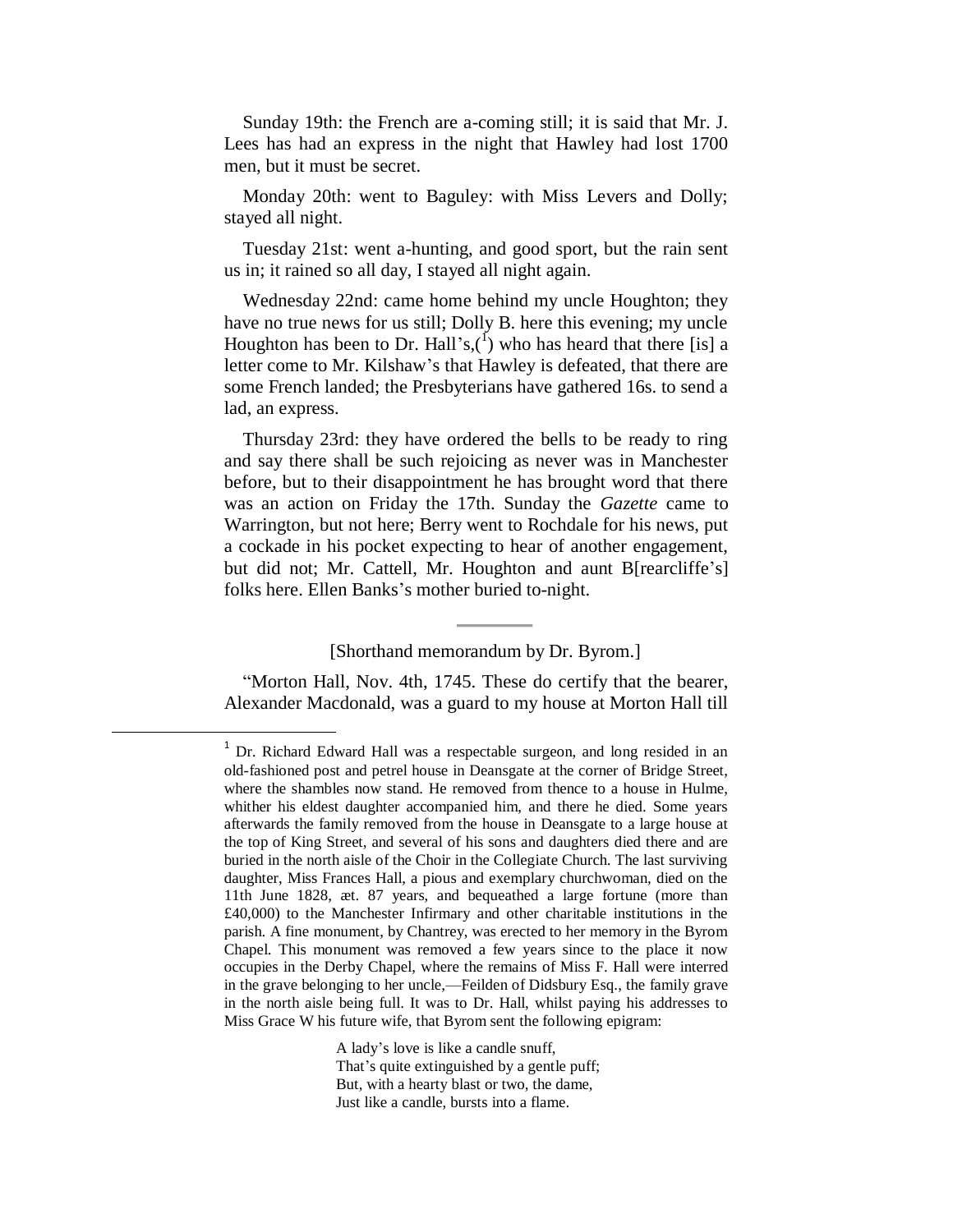this day, and is desirous to be directed forward to his country people wherever they are, because he cannot speak English.— JAMES D."

This note I copied from a paper which the little Highlander who came on Saturday morning to roast a piece of flesh by our fire had by him; he had three guineas quilted in the flap of his waistcoat, and one he showed me, asking if it was a good one as well as he could, for he had but very few English words; he lay in the stable, behaved very quietly, so we let him stay; said he would call upon us at his return from London to — but we saw him no more when they all returned from Derby and were pursued by the Duke of Cumberland, $(1)$  when Lord Lempster and Mr. Harris lay at our house two nights, and were very civil, and had a very orderly servant, who lay in Ellen Banks's bed, my Lord in ours, and Mr. Harris in Beppy's; and two horses.

### [In shorthand.] *John Byrom to Mr. Vigor.*

March 1st, 1745-6.

Dear and honoured friend: Mr. Tayler having been [so] good as to call upon me to-night to let me know that he should see you, I take the opportunity of enquiring after your health and welfare, and that of the lady to whom, and to yourself, I have wished much joy in my mind ever since I was told that the two fellow travellers had agreed to live at home together. I thought that I should have seen you at London long before now, but the occurrences of life have obliged me to stay in the country, where a new scene of affairs has laid the same embargo upon me this winter; you will easily judge that I mean the progress of the Highland army through this place, with which, if London itself was alarmed, it is no wonder that we were so also. As they came forward, the apprehension of our people increased, a great many of them left the town and sent away their effects, and some their provisions, their bread and their cheese and their liquor, which exporting of what we and our expected visitors might want was put a stop to in some measure by sending the bellman to prohibit it. We were told one morning that

 $\overline{a}$ 

"From the Highlands to Derby they march"d bold and gay, Because they had nothing to stand in their way; But as soon as they heard the brave Prince was come forth, Away ganged Charles, Tullibardin, and Perth.

Britannia they thought with fine words to bewitch, But she would not, she thank"d "em, shake hands with the itch; Such vermin won"t live long on this side the Firth As web-finger"d Charles, Tullibardin, and Perth."

<sup>1</sup> According to the contemporary "New Whig Ballad to an Old Tune,"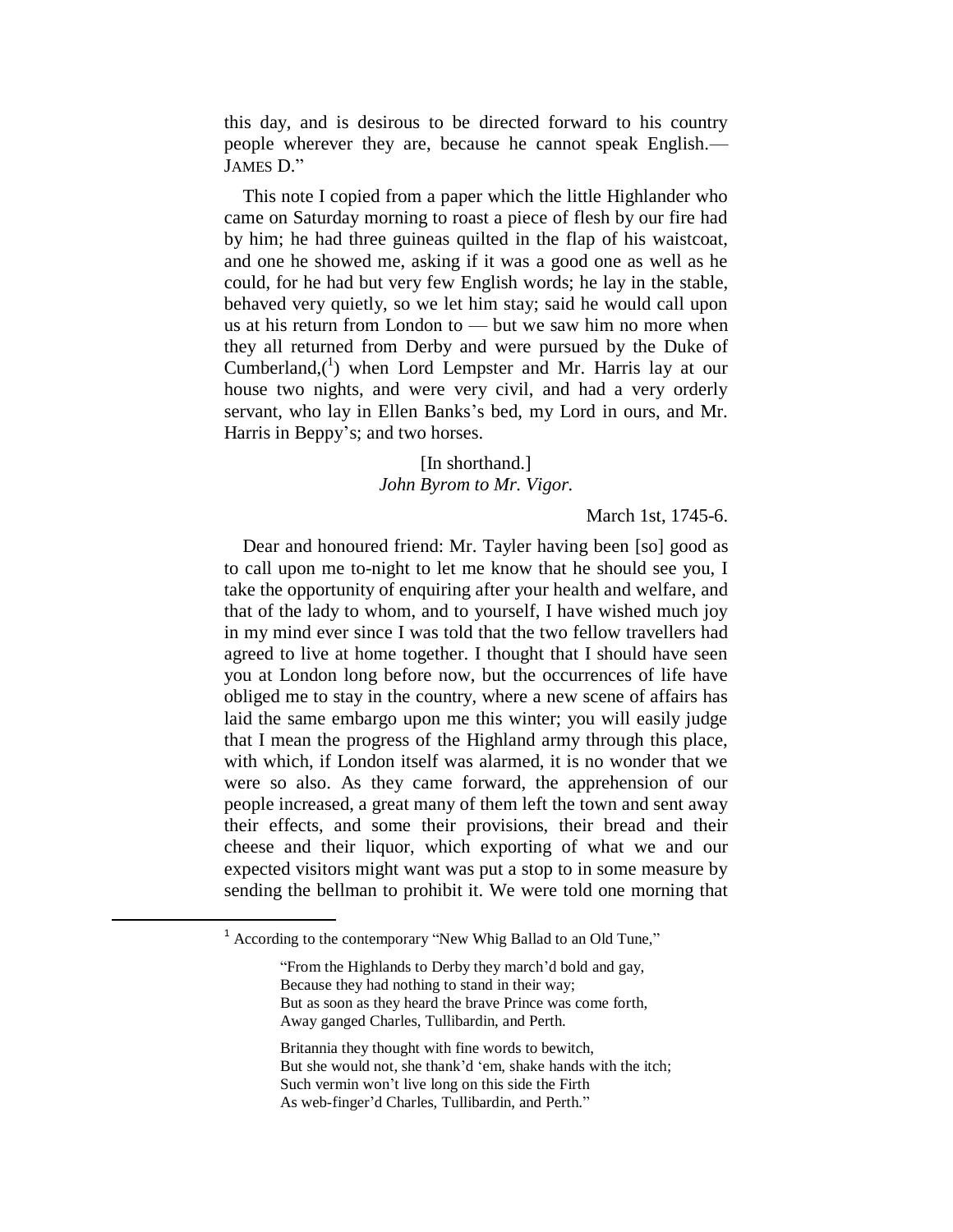they were gone to Liverpool, but it was false intelligence, for that day about noon there came a sergeant and a drummer in a Highland dress. with a woman on horseback carrying a drum, which they beat up, soon after their arrival, for volunteers. My curiosity led me to my sister"s window at the Cross, where I beheld this extraordinary event of two men and a half taking our famous town of Manchester without any resistance or opposition, which I suppose the apprehension of the rest being at their heels might inspire us, however courageous, with the prudence not to make. That night there came in a party of horse, and the next day the whole army. The Prince (for so he has been called in all places when present, or near it, but, at a proper distance, Pretender) came in about noon, walking in a Highland habit, in the middle of a large party, and went to Mr. Dickenson's house, which his —— had that morning ordered for his lodging after viewing some others, which, for some reason or other, they did not like so well. The officers and the men were sent up and down to the several houses; they did not take their billets from the constables, which made the distribution not so equal, some having more than their share and others less, and some houses both public and private, through mistake, none at all; amongst which ours had the fortune to be one, my name I suppose not being in the town books, being no proprietor, or not coming within their information, so that we had only a single Highlander, who came into the house of himself, and, behaving civilly, we entertained him civilly, and he was content to lie in the stable during their stay. The town was exceeding still and quiet. The day that the Prince came in the proclamation of his father was read at the Cross, and the two constables were forced to be there, and one of them to repeat the words. I came by as they were at it, but there was no great crowd or hurry about it nor any soldiers, only an officer or two, who I suppose performed this ceremony wherever they came. It was easy enough for friend or foe that was curious enough to see the Prince, to have an opportunity; he rode through the streets the day after his coming, and to do justice to his person, whatever his pretensions may be, he makes a very graceful and amiable appearance; he is fair complexioned, well shaped, has a sensible and comely aspect. To account for the beauty of the man beyond that of his father, his enemies said here that he was the son of a very handsome pastry cook, some say bread baker, at Paris; but the ladies, smitten with the charms of the young gentleman, say that he takes after his mother.

There were about thirty of our neighbours that listed under him, among whom three sons of poor Dr. Deacon, who engaged without their father"s consent as I am told, and two of them without his knowledge; his own opinion he never made any secret of, but has done nothing in his own person that his enemies can lay hold of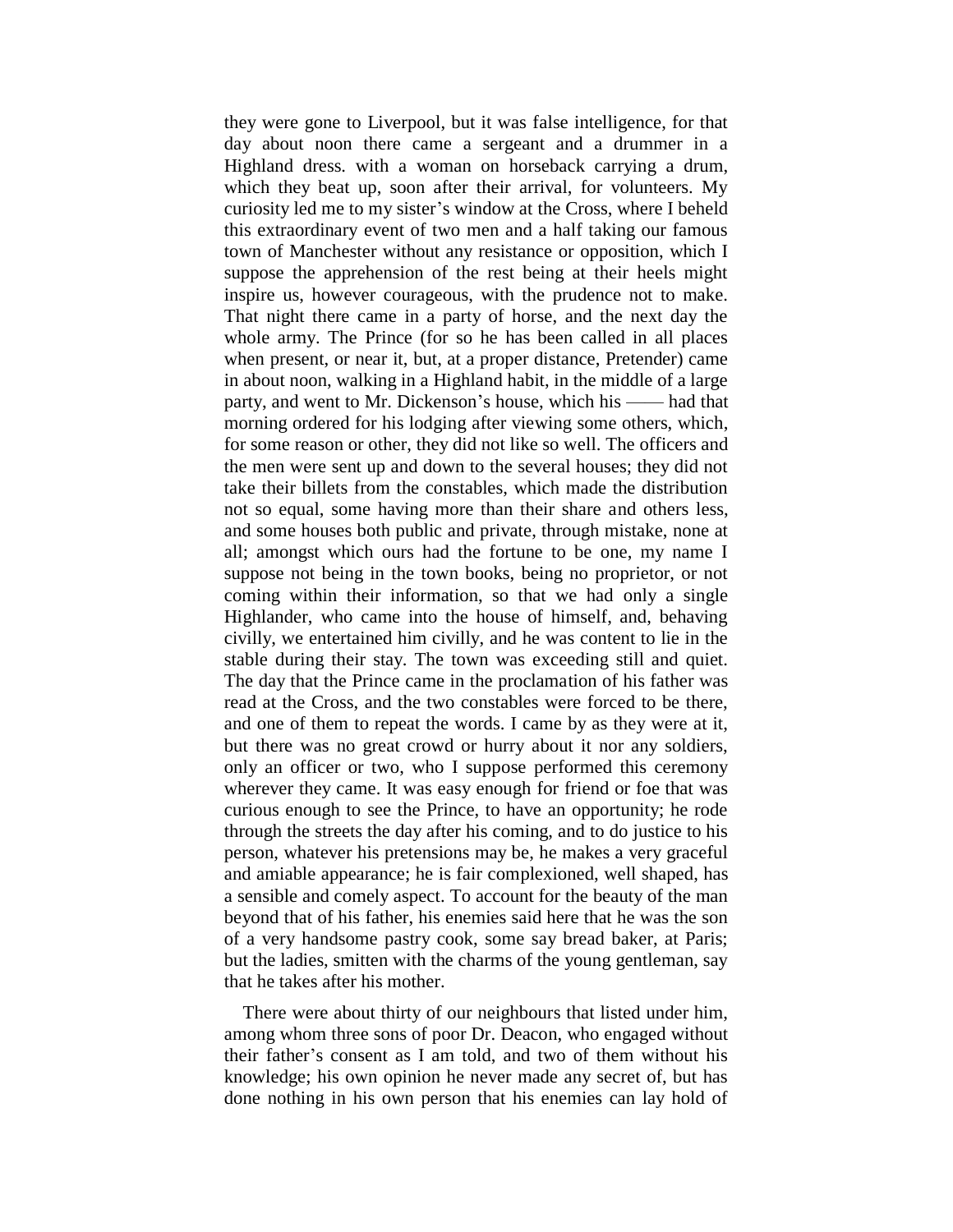him for, though they are much disposed to do it; he has lost his lady, who died not long since, and his second son is just dead, in conveying him from Carlisle, where he was taken with his brothers, who are [in] London, so that his misfortune does not want any aggravation.

The second night our town was ordered to be illuminated, but there was no mobbing till the return of the Highlanders from Derby, where to my surprise tbey ventured and came back again. The first returning party was about thirty horse, which passed by our house, coming into the town that way, and the foolish mob clodded them with dirt or stones, and then I thought there would have been mischief done, but there was not. They all came in that night, and the next day laid a mulct of £5000 upon the town for the mobbing, which was moderated to half the sum, and raised with much ado. The Duke of Cumberland was expected here for three nights, and a vast mob from all parts to receive him, but he went another way, and the mob which rose soon after the Highlanders were gone did much less mischief than I expected; they broke Dr. Deacon"s lamp and windows and some others upon an illumination night on the other side, for bells and candles are ready to ring and shine on all sides. I had Lord Lempster and an officer of his acquaintance and their servant and two horses quartered upon me for two nights, and we treated them the best we could; and his lordship being a remarkably good classic scholar, we passed the time in very good humour and were pleased with our lot. The good folks who deserted the town upon their return home grew rather too valiant when the enemy was gone, and too angry at their neighbours who stayed, and, if I may judge for myself, did what they could that they should suffer as little as possible by their business, which much exasperated the Highlanders, who threatened some of their houses, but did not execute their wrath upon anything but meat and drink, so that we had reason upon the whole to be very thankful. Cousin D.[awson] was here some days ago very well; she was ill at the last illumination, and her room not being illuminated for that reason, the windows were punished a little. A Highlander was shot upon the road by a fellow that, for no reason but his being one, killed him as he was passing with some others; a butcher was killed in the same manner by a fellow that took him for a Highlander; nobody else killed about us on this occasion, which we thought would have slain half of us. But I am telling you a long, idle story, and shall be too late with my letter; so I heartily wish you good night without any more ado, and am glad to have this opportunity of writing to you, and that must be my excuse for trifling thus with your time and patience. I wish you and your lady all kinds of felicity once more, and am, and we all are, your obliged loving friends—John Byrom, &c.